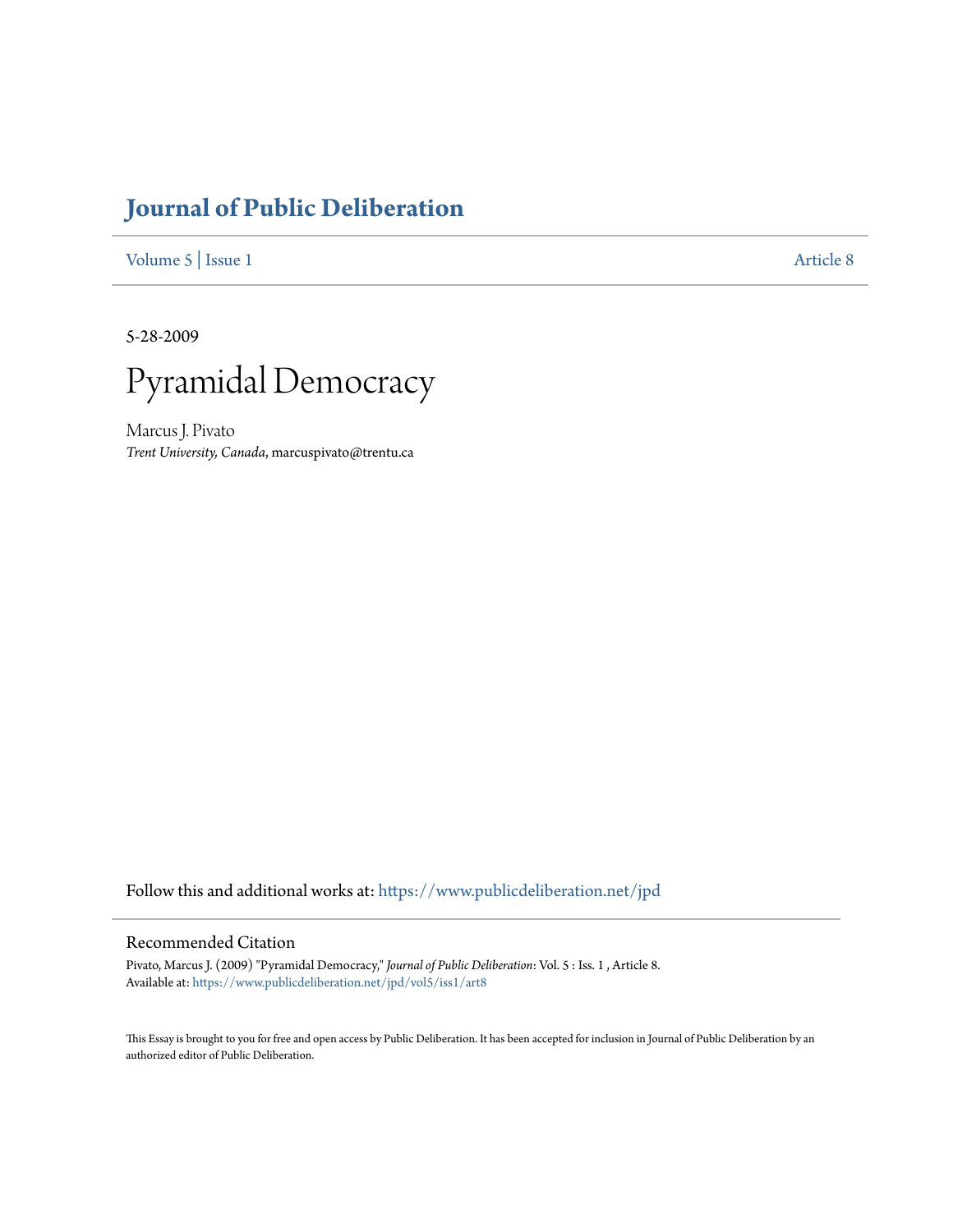# Pyramidal Democracy

## **Abstract**

I propose a decentralized, multilayered representative democracy, where citizens participate in deliberative policy formation after self-organizing into a pyramidal hierarchy of small groups. Each group elects a delegate, who expresses the deliberative consensus of that group at the next tier of the pyramid. The pyramid thus acts as a communications network which efficiently aggregates useful information and policy ideas. It is also a powerful meritocratic device, which channels legislative responsibility towards the most committed and competent citizens. This yields a practical implementation of deliberative democracy in a large polity.

## **Acknowledgements**

I would like to thank David Ballantyne, who first suggested pyramidal democracy to me, participated in many stimulating discussions on the subject, and carefully critiqued several drafts of this paper. In many ways he is the silent co-author of this article.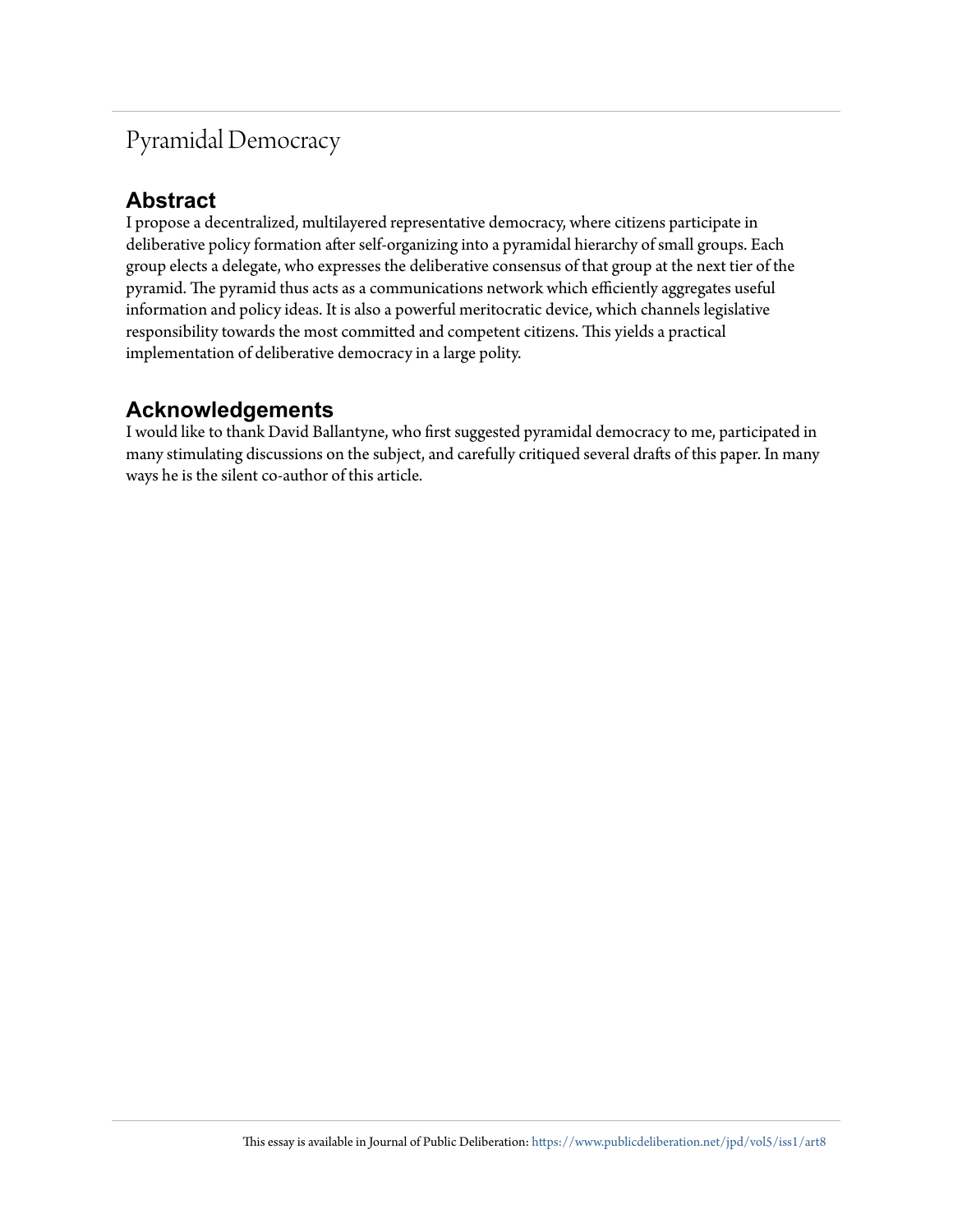'Deliberative democracy' emphasizes the importance of widespread dialogue and deliberation amongst the citizenry as an essential part of the democratic process.<sup>1</sup> Such deliberation should have many positive effects. It would yield superior legislation by eliciting and efficiently aggregating the knowledge, creativity, and analytical skills of the entire electorate. It would also encourage compromise and consensusformation, yielding legislation with broader public support and greater legitimacy. However, there are several practical difficulties in implementing the deliberative ideal:

- 1. Scale: In a polity with tens of millions of citizens, how can we give each citizen an opportunity to meaningfully participate in deliberative policy formation, while still creating a relatively efficient and effective legislative process?
- 2. Competency: Citizens differ hugely in their legislative competency, due to widely varying levels of education (both formal and informal)<sup>2</sup>, intelligence, engagement in the current political discourse, and overall interest in public policy. Unstructured deliberation in random or self-assembled groups generally gives disproportionate influence to the most vociferous, confident, and charismatic speakers, who are not necessarily the best qualified to formulate public policy. If deliberation is to enhance the quality of legislation, then there must be meritocratic mechanisms which promote the most competent (i.e. intelligent, educated, informed, engaged, ethical, objective, pragmatic, and open-minded) participants, instead of favoring ideologues, extremists, and demagogues.
- 3. Time Commitment: To participate seriously in deliberation, a citizen must acquire and maintain the relevant background knowledge, and then evaluate, critique, and perhaps author policy proposals, while discussing them with fellow citizens. This is a full-time job (at least), and most citizens are too busy with their ordinary lives to participate conscientiously. As a result, they will either participate in a superficial (perhaps counterproductive) manner, or altogether opt out of deliberation.<sup>3</sup>

Some deliberative proposals<sup>4</sup> address these problems by relegating deliberation to a purely 'educational' or 'advisory' role, adjunct to existing electoral institutions. In these models, deliberation is intended to produce more informed, open-minded,

1

<sup>1</sup>See e.g. Barber (1984), Fishkin (1991, 1997), Gutmann and Thompson (1996, 2004), Bohman and Rehg (1997), Elster (1998b), Dryzek (2002), Fishkin and Laslett (2003), Amsler (2004), Leib  $(2004)$ , or Bächtiger and Steiner  $(2005a,b)$ .

<sup>2</sup>See Kuklinski et al. (2000) or Delli-Carpini and Keeter (1996) for studies of voter ignorance or misinformation. See Somin (1998, 2004) or Weinshall (2003) for the 'public ignorance' criticism of deliberative democracy.

<sup>&</sup>lt;sup>3</sup>See Warren (1996) for another discussion of Problems  $#2$  and  $#3$ .

<sup>&</sup>lt;sup>4</sup>See Ryfe (2002) for a survey of contemporary deliberative organizations.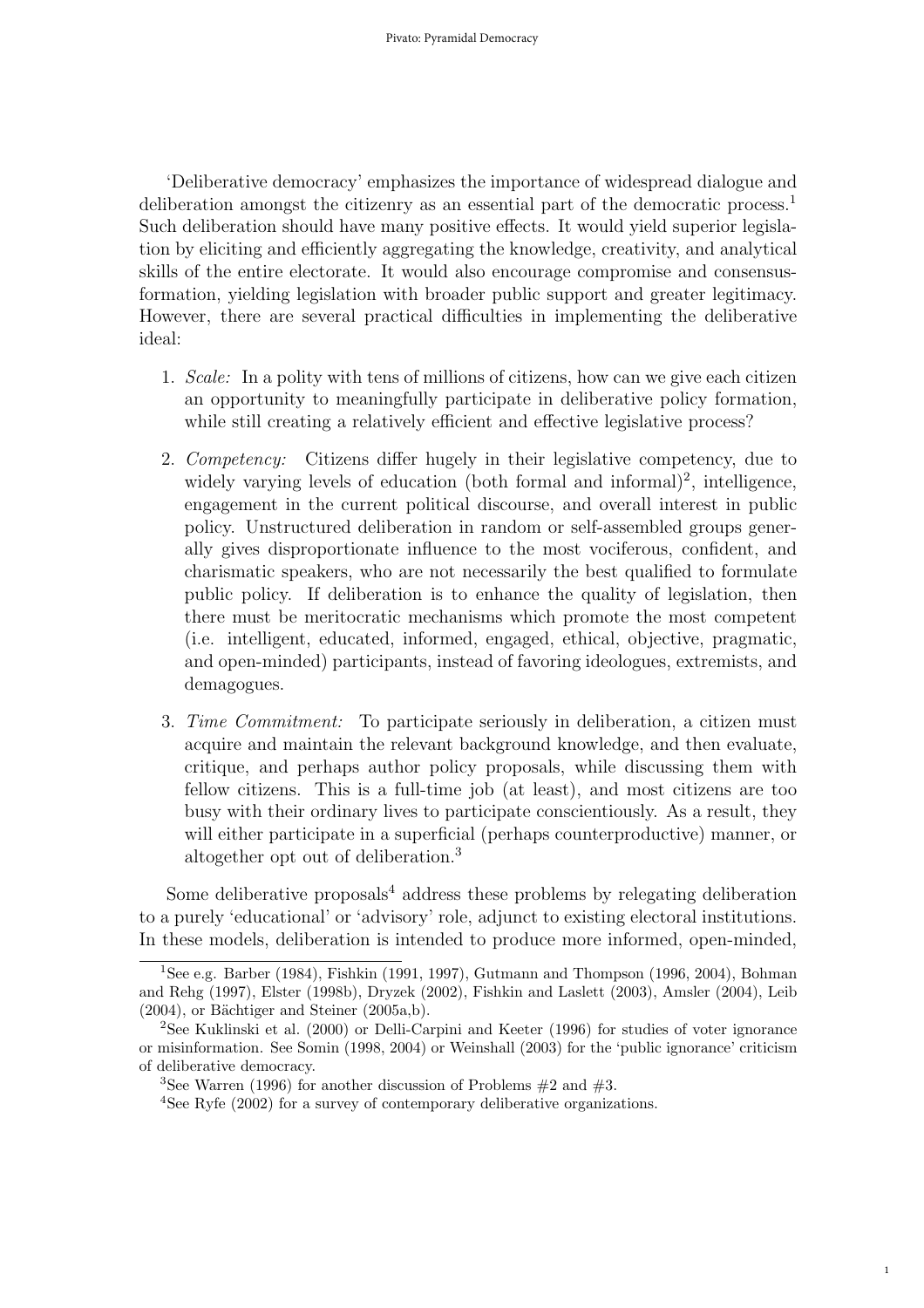cosmopolitan, rational, and critical citizens, who vote more intelligently in conventional elections or referenda. However, the ballots of these elections and referenda are still determined by conventional political parties or legislatures, so this is still a 'top-down' legislative system. Ultimately, citizens affect legislation only by voting, influencing other citizens' votes, and perhaps sending non-binding policy advice to legislators.

Some proposals [e.g. deliberative polls (Fishkin, 1991, 1997), minipopuli (Dahl, 1989, p.340) or citizen's juries (Coote and Lenaghan 1997, Jefferson Center 1999, Leib 2004)] also address Problem  $#1$  by restricting formal deliberation to relatively small, random samples of citizens, which are intended to be 'statistically representative' of the general population (Goodin (2003) calls this 'ersatz deliberation'). Also, some proposals address Problem  $#3$  by limiting formal deliberation to brief, infrequent, concentrated sessions. For example, Fishkin's deliberative polls occur over a single weekend, and the aforementioned 'random sampling' methodology presumably means that most citizens would only participate in one every few years. Leib (2004) proposes that a small, stratified random sample of citizens be called to serve on a 'deliberative jury'; jury duty would be compulsory but infrequent, and jurors would be compensated, just as in conventional trial juries. Fishkin and Ackerman (2005) suggest limiting formal deliberation to a single national holiday, one week before major elections (although this 'Deliberation Day' is also intended to elicit informal deliberation amongst the electorate both before and afterwards).

However, to fully realize the potential of deliberative democracy, we need a deliberative institution which allows the *entire* electorate to *continually* and *substantively* participate in the legislative process, while resolving Problems  $#1-\#3$ . Pyramidal democracy (PD) is a decentralized, multilayered form of representative democracy which achieves this goal by arranging the electorate in a hierarchical network of small, self-organized, deliberative groups. This allows each citizen to meaningfully participate in deliberation and policy formation, but also allows her to voluntarily limit her time commitment by delegating some (or most) of her deliberative responsibilities to an elected representative. The resulting 'pyramid' of delegation is a powerful meritocratic mechanism which channels legislative responsibility towards the most committed and competent citizens. The pyramid also acts as a communications network which efficiently aggregates information and policy ideas from all citizens, while naturally filtering out fallacy, misinformation and extremism. Formally, PD works as follows:

- 1. Citizens self-organize into groups (called nodes), each with a minimum number B of members (I suggest  $B = 7$ , but most nodes will be slightly larger, for stability; see §2.2). I assume people will form nodes based upon similarity of political views and values. The totality of all such nodes is called Tier 1 of the pyramid.
- 2. The members of each node meet regularly to deliberate. Each node selects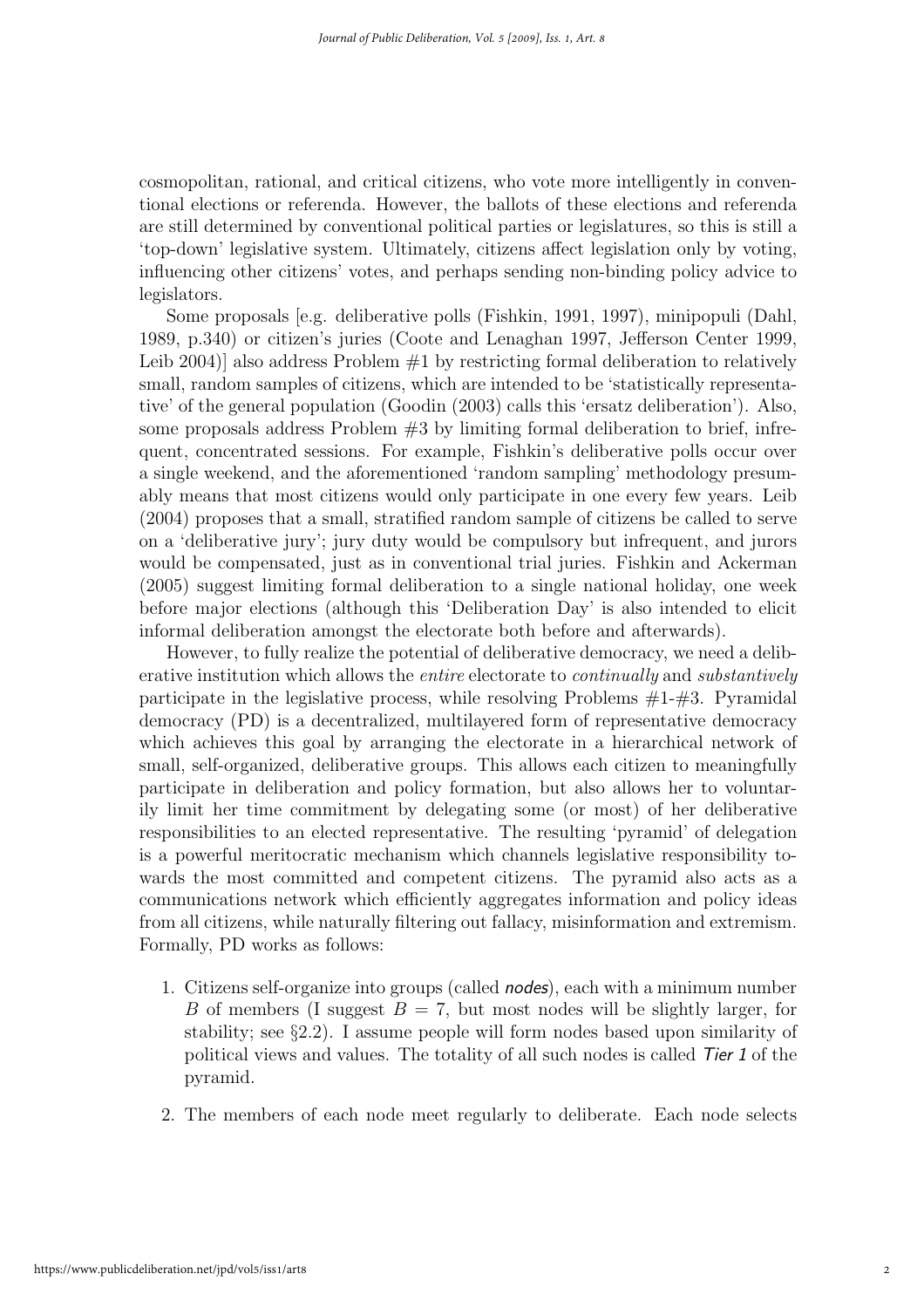

Figure 1: A fragment of a pyramidal democracy. For simplicity I assume  $B = 4$ . Polygons are nodes, and circles are their members. White circles are ordinary members (who can vote). Black circles are delegates (who cannot vote in their home node). Grey circles are metadelegates. Solid lines represent delegacy; dashed lines represent metadelegacy.

a single delegate, who will represent the consensus positions of that node on various issues.

- 3. The delegates of all Tier 1 nodes themselves self-organize into nodes, each with at least  $B$  members. The totality of all such nodes is called  $Tier 2$  of the pyramid.
- 4. The members of each Tier 2 node meet regularly to deliberate. Each Tier 2 node chooses a single delegate to represent its consensus positions.
- 5. These Tier 2 delegates then self-organize into nodes, each containing at least B members. The totality of these nodes is Tier 3 of the pyramid.
- 6. We iterate this process. Clearly, in a society with  $K$  citizens, the *n*th tier will have at most  $K/B^{n-1}$  nodes. We stop when we reach a tier with less than  $B^2$ members; thus the pyramid will have at most  $\log_B(K)$  tiers. (For example, if  $B = 10$ , then a pyramid with  $K = 100000000$  citizens would have at most seven tiers; the top Tier would have at most 100 members, each indirectly representing a six-tier sub-pyramid with at least 10 000 000 citizens.)
- 7. The top Tier (called the *Parliament*) will contain between  $B$  and  $B^2$  individuals, and will be part of the legislative branch of the government.

This delegation structure is fairly elaborate. Two technical remarks are in order: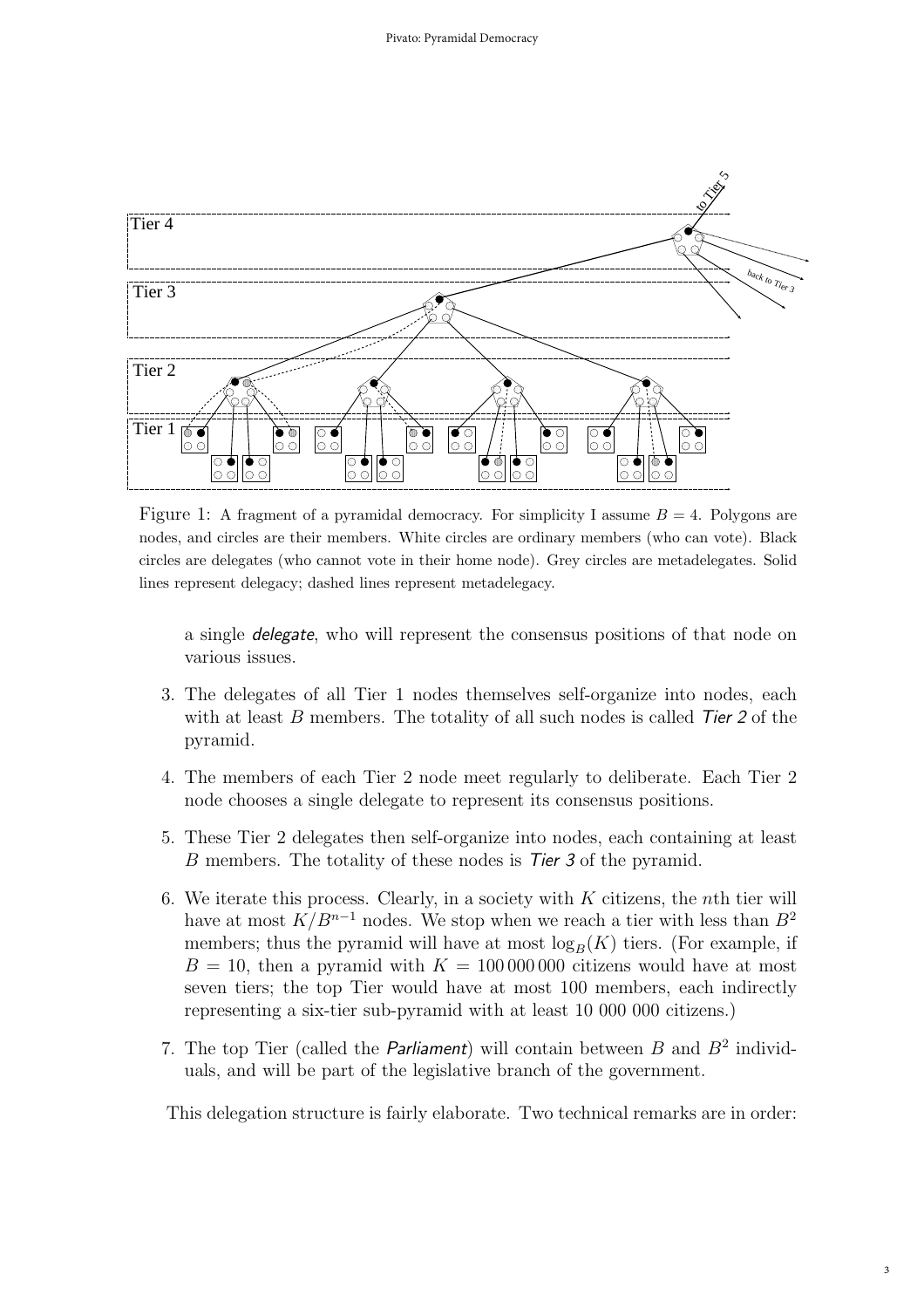- (a) Each member of a Tier  $(t+1)$  node  $\mathcal{N}_{t+1}$  is the delegate from some Tier t node  $\mathcal{N}_t$ , and is tasked with representing the position of  $\mathcal{N}_t$  in  $\mathcal{N}_{t+1}$ . However, she must also be given discretion to modify her views during deliberation in  $\mathcal{N}_{t+1}$ . Presumably, the delegates to Tier  $(t+1)$  will generally be the most serious and politically engaged members of Tier  $t$ ; hence the quality and quantity of deliberation will be greater in Tier  $(t+1)$  than in Tier t. Thus, if the consensus emerging in  $\mathcal{N}_{t+1}$  contravenes the position of  $\mathcal{N}_t$ , then the  $\mathcal{N}_{t+1}$  consensus should generally take priority (although  $\mathcal{N}_t$  may withdraw its delegate from  $\mathcal{N}_{t+1}$  if it is exceptionally frustrated by this outcome). A delegate must not merely be a mouthpiece for the opinions of her constituents; she must be authorized to deliberate, negotiate, and perhaps compromise on their behalf.
- (b) Suppose that a Tier  $(t+1)$  node  $\mathcal{N}_{t+1}$  chooses member D as its delegate to Tier  $(t+2)$ . Recall that D is already the delegate to  $\mathcal{N}_{t+1}$  from some Tier t node  $\mathcal{N}_t$ ; presumably, D cannot fulfil both delegacy roles simultaneously. Thus, another member D' must be chosen from  $\mathcal{N}_t$  to act as  $\mathcal{N}_t$ 's delegate in  $\mathcal{N}_{t+1}$ . If  $\mathcal{N}_{t+1}$  must vote on some issue, then D' votes on behalf of  $\mathcal{N}_t$ , and D casts no vote (she no longer represents  $\mathcal{N}_t$  within  $\mathcal{N}_{t+1}$ ). For terminological clarity, I will say that D is a 'metadelegate' of  $\mathcal{N}_t$ .

Figure 1 portrays a fragment of this structure. Versions of pyramidal democracy have been proposed by Harrington  $(1659, 1660)$ ,<sup>5</sup> Arendt  $(1965, p.278)$ , MacPherson (1977; §V(4A), p.108), and Etzioni (2004, p.188). A four-tier version, called the "communication tree", was a key feature of MINERVA, an experiment in electronicallymediated democracy in the early 1970s.<sup>6</sup> Berg and Paroush (1998) studied the Condorcet Jury Theorem in a simple model of pyramidal democracy (see §6). For the last decade, a three-tier form of pyramidal democracy (called *Participatory Democ*racy) has been a central part of a system of 'participatory civic planning' in many cities in Brazil, starting with Porto Alegre.<sup>7</sup> Indeed, the United States Electoral College was originally intended as a three-tier pyramidal democracy (the third tier being the President), although in reality it functions nothing like this.

However, our proposal is somewhat different than these earlier models, because it involves more tiers, smaller nodes, and a more fluid structure. In particular:

• The purpose of each node is to share knowledge and ideas, and to build consensus through dialogue. Thus, each node must be small enough that intelligent multilateral dialogue is possible; say around seven to ten people. For this reason I propose setting  $B := 7$ . (In contrast, the earlier pyramid models involved only three or four tiers, with nodes containing hundreds or thousands of people).

<sup>&</sup>lt;sup>5</sup>See (Harrington, 1659, Book III, Chapter I, items  $\#6, \#8,$  and  $\#11$ ), reprinted in (Pocock, 1977, pp. 666-667) and also (Harrington, 1660, Part I) reprinted in (Pocock, 1977, pp.810-812).

 ${}^{6}$ See Etzioni (1971;  $\S$ II.2) and Etzioni et al. (1975).

<sup>7</sup>See Santos (1998), Marquetti (2000), Fung and Wright (2001; §I.4), Lieberherr (2003), and Aragonés and Sánchez-Pagés (2009).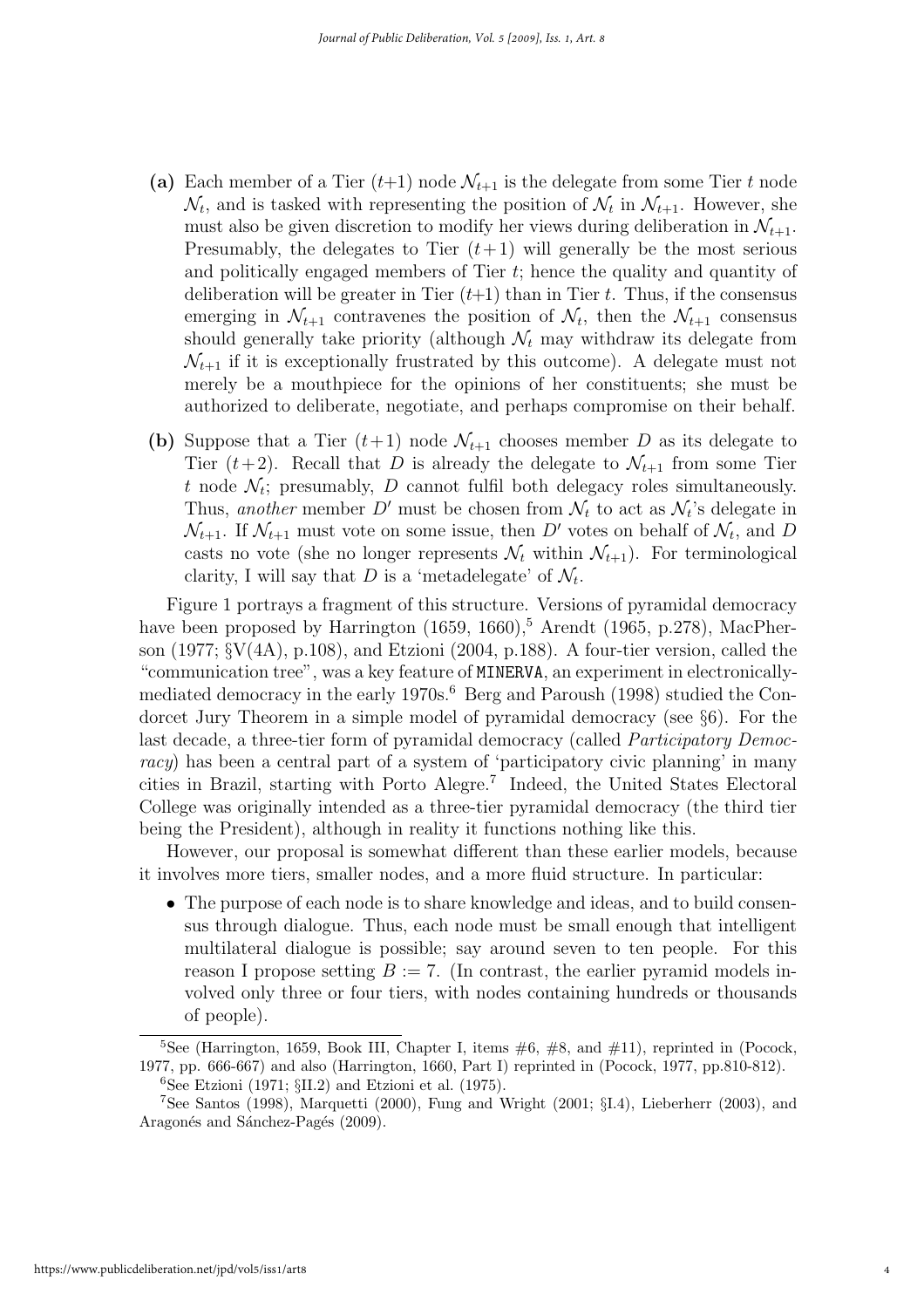- Node membership is voluntary. Citizens choose a node based on ideological affinity, rather than being assigned a node based on geographical proximity. Also, a member can "defect" from a node at any time if she is dissatisfied with the consensus position of that node (but until she joins another node, the defector is effectively voiceless in the political process). Finally, the other members of a node can expel an undesirable member, and can reject would-be members from joining their node.
- Delegates can be replaced at any time. If they are dissatisfied with her performance, the members of a Tier k node  $\mathcal{N}_k$  can recall their delegate from Tier  $(k+1)$  and replace her with a new delegate. (However, if D is a metadelegate from  $\mathcal{N}_k$  to a Tier  $(j+1)$  node  $\mathcal{N}_{j+1}$  for some  $j > k$ , then  $\mathcal{N}_k$  cannot recall D, because D is no longer the official representative of  $\mathcal{N}_k$ . Only the intermediary Tier j node  $\mathcal{N}_j$  can recall D, because D is actually  $\mathcal{N}_j$ 's delegate).

The rest of this paper consists of fourteen short sections commenting on various aspects of PD. These sections are logically independent, and can be read in any order.

1 Incentives for participation. Leib (2004) notes that deliberative proposals which rely upon voluntary participation suffer from a serious problem: self-selection bias. Deliberation costs time and effort —a cost which increases exponentially as one ascends to higher tiers in the pyramid. Certain socioeconomic groups might be underrepresented because members of those groups will not desire —or cannot afford —to incur this cost. Participation in Tier 3 will likely be a time commitment comparable to a part-time job; participation in Tier 5 will be more like a fulltime job. A low-wage worker (especially in a single-income family) cannot afford to lose income (and perhaps job security) by taking time away from her real job for such deliberative time commitments. Likewise, a primary caregiver for young children (or dependent adults) simply cannot afford to neglect these responsibilities to participate in lengthy deliberation. At the opposite extreme, members of highly paid or highly rewarding professions (e.g. doctors, lawyers, engineers, academics) may also opt out of deliberation, for the same reason that many academics shirk administrative duties within their own universities.

If certain socioeconomic groups are underrepresented in the higher tiers of the pyramid, then the the resulting policies may be biased against these groups, and the democratic legitimacy of PD is compromised. If the most highly educated and intellectually accomplished citizens opt out of deliberation, then the supposedly meritocratic tendencies of PD are somewhat undermined.

Leib's (2004) solution is to make participation in deliberative bodies compulsory, in exactly the same way that participation in legal juries is compulsory. Randomly selected citizens would be served with a notice of 'deliberative jury duty', with strict penalties for noncompliance. Compulsory participation is appropriate for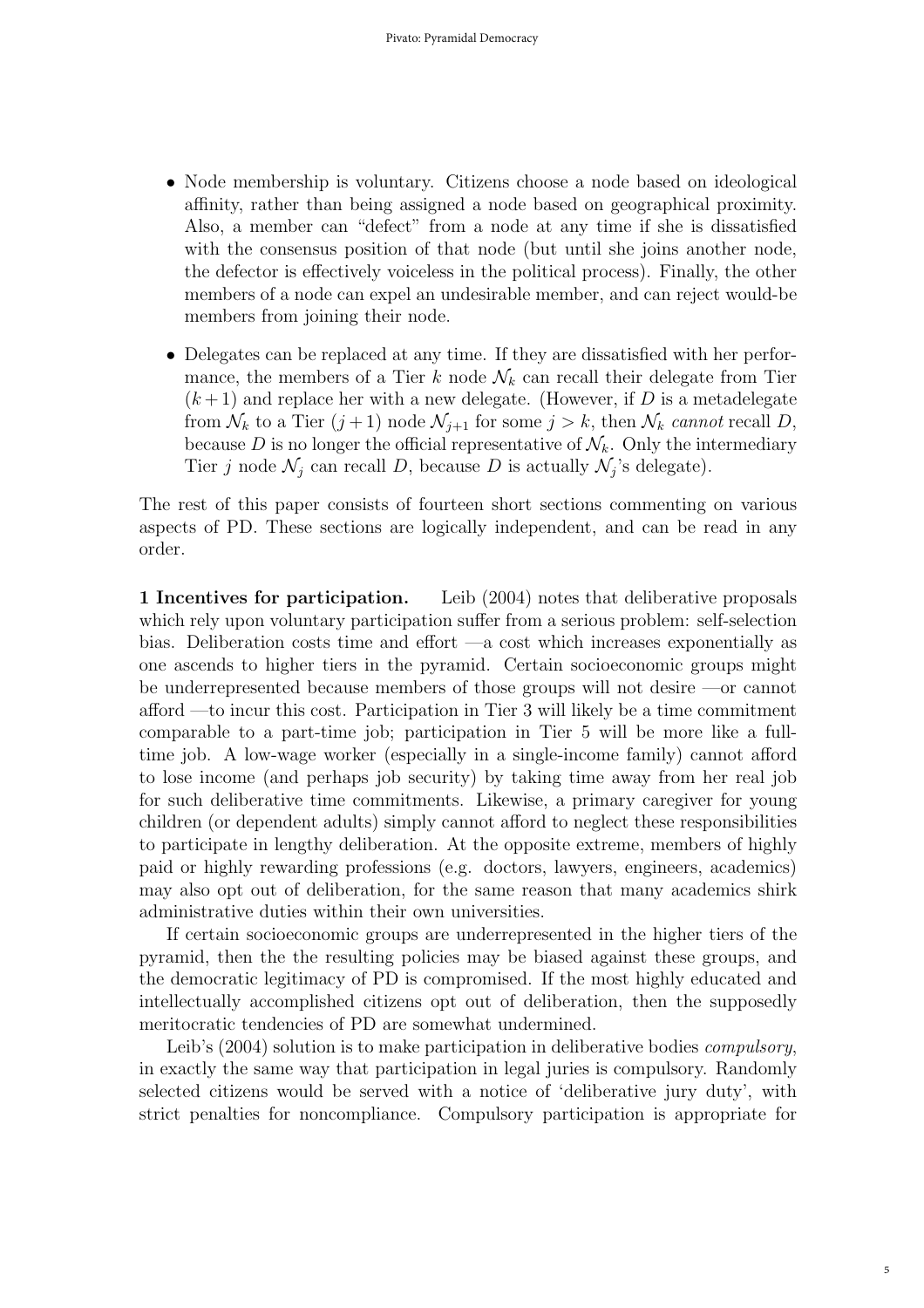Leib's deliberative juries, which only involve a small fraction of the population at any moment in time. However, it is clearly inappropriate for PD, which involves the entire population at all times. A delegate chosen by a lower-tier node must be willing to serve in a higher tier; compulsory service is not only an infringement on her liberty, but also may lead to inferior-quality deliberation, due to grudging and resentful participation.

Instead of compelling participation, we should provide sufficient incentives to induce participation. Participation in higher tiers of the pyramid already offers many 'noneconomic' incentives: it confers status, prestige, and political influence; it satisfies one's sense of civic duty and social responsibility; and it offers the politically ambitious the prospect of eventual promotion to Parliament. If these noneconomic incentives are insufficient to induce adequate participation, then we must supplement them with explicit economic incentives, structured so as to make deliberative duty equally attractive to all socioeconomic groups. We can do this by paying each participant i of Tier  $t \geq 2$  a stipend of size  $C_t W_i$ , where  $W_i$  is the wage income of individual  $i$  during previous year (as reported on her income tax filing), and  $C_2 \leq C_3 \leq \ldots \leq C_T$  are positive constants, chosen such that a fraction of  $C_t$  of her wage income is sufficient to compensate an individual for the costs (in time and effort) of participating in Tier  $t.^8$ 

The values of  $C_2, \ldots, C_T$  can be be 'tuned' to elicit the desired level of participation in the pyramid. Let  $N_t$  be the population of Tier t; then  $(N_t/N_{t-1})$  estimates the fraction of people in Tier  $(t-1)$  who are willing to participate in Tier t. Suppose we decide that the average node should have B' people (for some  $B' > B$ ); then we should see  $(N_t/N_{t-1}) \approx (1/B')$ . If  $(N_t/N_{t-1}) < (1/B')$ , then this means there is insufficient incentive to participate in Tier t, so we increase  $C_t$ . If  $(N_t/N_{t-1}) > (1/B')$ , then there is excessive incentive to participate in Tier  $t$ , so we decrease  $C_t$ .

To visualize how this might work, suppose we approximate  $C_t$  by the time required to participate in Tier t, relative to the 40 hours per week required by a full-time job. For example, suppose that participation at Tier 5 or above requires 40 hours per week, while at Tier 4 or below, each tier requires one fifth the time of the tier above it (so that Tier 4 requires 8 hours per week, Tier 3 requires roughly 7 hours per month, Tier 2 requires roughly 80 minutes per month, and Tier 1 requires 3 to 4 hours per year). Then we might set  $C_t = 1$  for all  $t \geq 5$ ; set  $C_4 = 1/5$ ,  $C_3 = 1/25$ , and  $C_2 = 1/125$ .

For simplicity, suppose each node has ten members, and assume an electorate of  $10^8 = 100\,000\,000$  citizens; then Tier t will have  $10^{9-t}$  participants, for all  $t = 1, ..., 7$ (Tier 7 being a Parliament with 100 members). Let  $\overline{W}$  be the average wage across all voters, and assume that  $\overline{W}$  is also the average wage within each tier (i.e. assume that no economic stratification occurs between tiers). Then the total monetary cost

<sup>&</sup>lt;sup>8</sup>A more egalitarian scheme would pay each participant of Tier t a stipend  $C_t \overline{W}$ , where  $\overline{W}$  is the average wage across all citizens. However, this scheme risks offering inadequate deliberative incentives to high-wage citizens, while offering excessive incentives to low-wage citizens.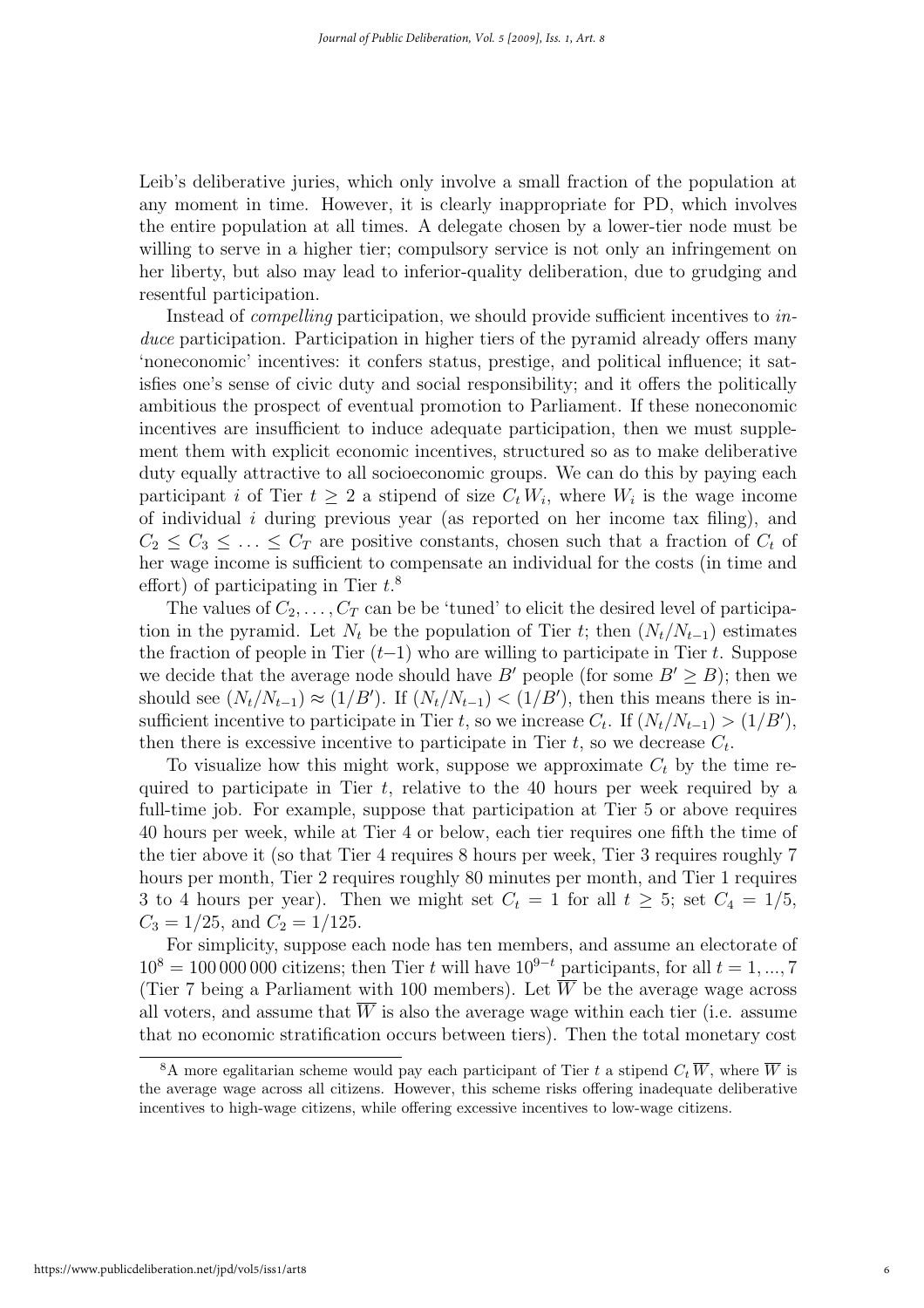of this compensation scheme will be:

$$
\left(\frac{10^7 - 10^6}{125} + \frac{10^6 - 10^5}{25} + \frac{10^5 - 10^4}{5} + 10^4\right)\overline{W} = 136\,000 \cdot \overline{W}.
$$

(We subtract  $10^6$  from  $10^7$  so that participants of Tier 3 are not double-counted as participants of Tier 2, and so on). The gross *economic* cost is presumably  $dou$ ble this figure, because the time individuals spend in deliberation is time they do not spend in economically productive activities (which, by assumption, generate a per capita value of  $\overline{W}$ , assuming a competitive labour market). Thus, the compensation scheme, plus lost productivity, costs  $272\,000 \cdot \overline{W}$ , or approximately 0.272% of the total labour productivity of the economy (which is  $10^8 \overline{W}$ , by assumption).

Note that we have set  $C_1 = 0$ , for three reasons: (1) The time commitment of Tier 1 is so small (a few hours per year) that it hardly seems worthy of compensation. (2) By assumption, Tier 1 involves the entire population. It seems somewhat circular to tax this group and then give the money right back. (3) It would be impossible to monitor such a large group to ensure that everyone 'earned' their deliberative stipend (say, by showing up to meetings); too many people would exploit the system to get free money from the government.

However, if it turns out that even Tier 1 requires some stipend to induce universal participation, and we could somehow solve the monitoring problem, then we could set  $C_1 = 1/625$  in the above example; even then, the total cost of the compensation scheme would be only 0.56% of the total labour productivity of the economy.

In this example, it might seem peculiar that approximately 10 000 people (in Tier 5 and above) become public employees with 'deliberation' as their full-time job. However, these people will play roles quite similar to those played by lobbyists and legislative aides in current governments: gathering and analyzing information, preparing and critiquing policy documents, advocating on behalf of various interest groups, and of course, briefing and consulting their constituents. Each Tier 6 node effectively becomes the 'staff' of its delegate in Parliament, and each Tier 5 node effectively becomes the 'staff' of its delegate in Tier 6.

What of incentives for people outside of the labour force —for example, the primary caregivers of children or dependent adults? The simplest solution is to impute to these people a wage equal to the monetary value of their unpaid work —for example, the current market price of good quality daycare or elder care facilities —and then pay them a fraction of this imputation according to the above compensation scheme. With this money, they can afford to purchase part-time care for their dependents, allowing them to participate in deliberation without hardship.

2 Stability. Pyramidal democracy is extremely fluid and responsive to the electorate. At any time, a dissatisfied node can replace its delegate. A dissatisfied voter can defect from a node (or be expelled), and too many defections/expulsions can force the node to dissolve. This fluidity and responsiveness is an asset, but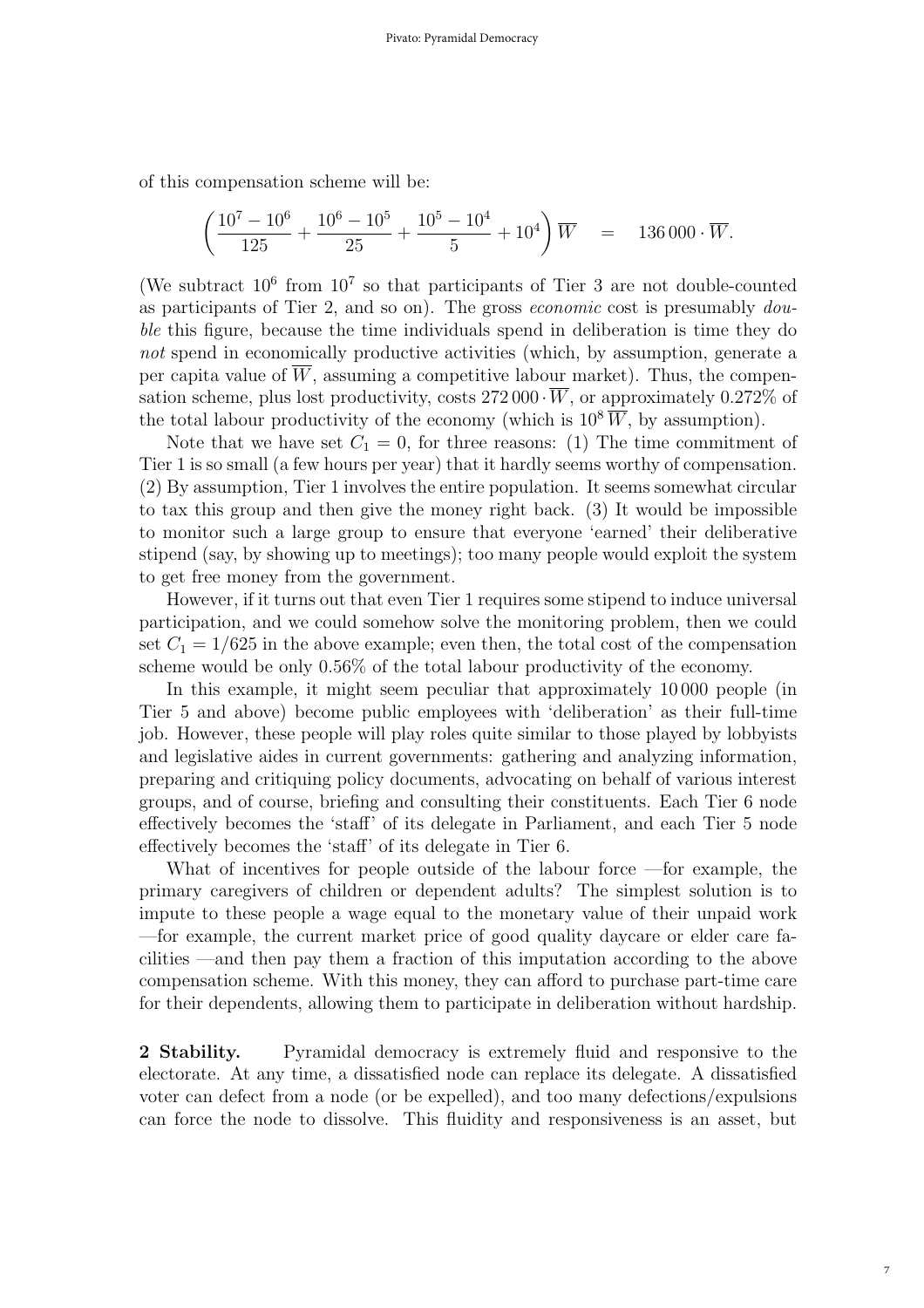it can also lead to excessive political instability: it is possible for a 'cascade' of delegate replacements or defections/dissolutions to propagate up the hierarchy of the pyramid. I will now construct a simple mathematical model to study this problem.

2.1 Delegate Replacement. I first distinguish between two kinds of delegate replacement. An *endogenous* replacement occurs when the majority of the members of a node become dissatisfied with their delegate and replace her. In a node  $\mathcal N$ in Tier 2 or higher, there can also be an exogenous replacement: this occurs when one or more members of  $\mathcal N$  (each being a delegate from a lower tier) are themselves replaced, and this changes the balance of power in  $\mathcal N$  so as to precipitate an immediate delegate replacement in  $\mathcal N$ . I make the following assumptions:

- (a) In each node  $n$ , the endogenous replacement of delegates is a continuous-time Poisson process with some rate  $v_n > 0$ , where  $v_n$  measures the endogenous political 'volatility' of node n. (Nodes of higher volatility replace delegates more frequently.) The endogenous replacements in distinct nodes are independent processes.
- (b) The volatilities of all nodes are independent random variables. The volatilities of all nodes in Tier t have the same distribution, with mean  $\overline{v}_t$ .
- (c) Whenever a node at Tier t replaces its delegate, there is a probability  $\alpha_t > 0$ that this triggers an exogenous replacement event in the next higher tier.

If  $N$  is a Tier 2 node, then assumptions (a)-(c) imply that the delegate replacements (both endogenous and exogenous) in  $\mathcal N$  obey a Poisson process with rate

$$
v^*_{\mathcal{N}} \quad := \quad v_{\mathcal{N}} + \alpha_1 \sum_{n \in \mathcal{N}} v_n. \tag{1}
$$

Inductively, suppose N is a Tier T node. For all  $t \in \{1, \ldots, T-1\}$ , let  $\mathcal{N}_t$  be the set of all Tier t nodes below  $\mathcal N$ . Then the replacements in  $\mathcal N$  obey a Poisson process with rate  $v_N^*$ , where  $v_N^*$  is defined inductively by:

$$
v_N^* = v_N + \alpha_{t-1} \sum_{n \in \mathcal{N}_{t-1}} v_n^* = \cdots \cdots
$$
  
=  $v_N + \alpha_{t-1} \sum_{n \in \mathcal{N}_{t-1}} v_n + (\alpha_{t-1} \alpha_{t-2}) \sum_{n \in \mathcal{N}_{t-2}} v_n + \cdots + (\alpha_{t-1} \cdots \alpha_2 \alpha_1) \sum_{n \in \mathcal{N}_1} v_n.$  (2)

Let  $N$  be the average node size, suppose the pyramid has  $T$  tiers below the Parliament, and suppose  $\alpha_1 \approx \alpha_2 \approx \cdots \approx \alpha_{T-1} \approx \alpha$  for some constant  $\alpha$ . If N is in Tier T (i.e. its delegate is in Parliament), then the Law of Large Numbers approximates equation (2) by

$$
v_N^* \approx v_N + \alpha N \, \overline{v}_{T-1} + \alpha^2 N^2 \, \overline{v}_{T-2} + \cdots + \alpha^{T-1} N^{T-1} \, \overline{v}_1. \tag{3}
$$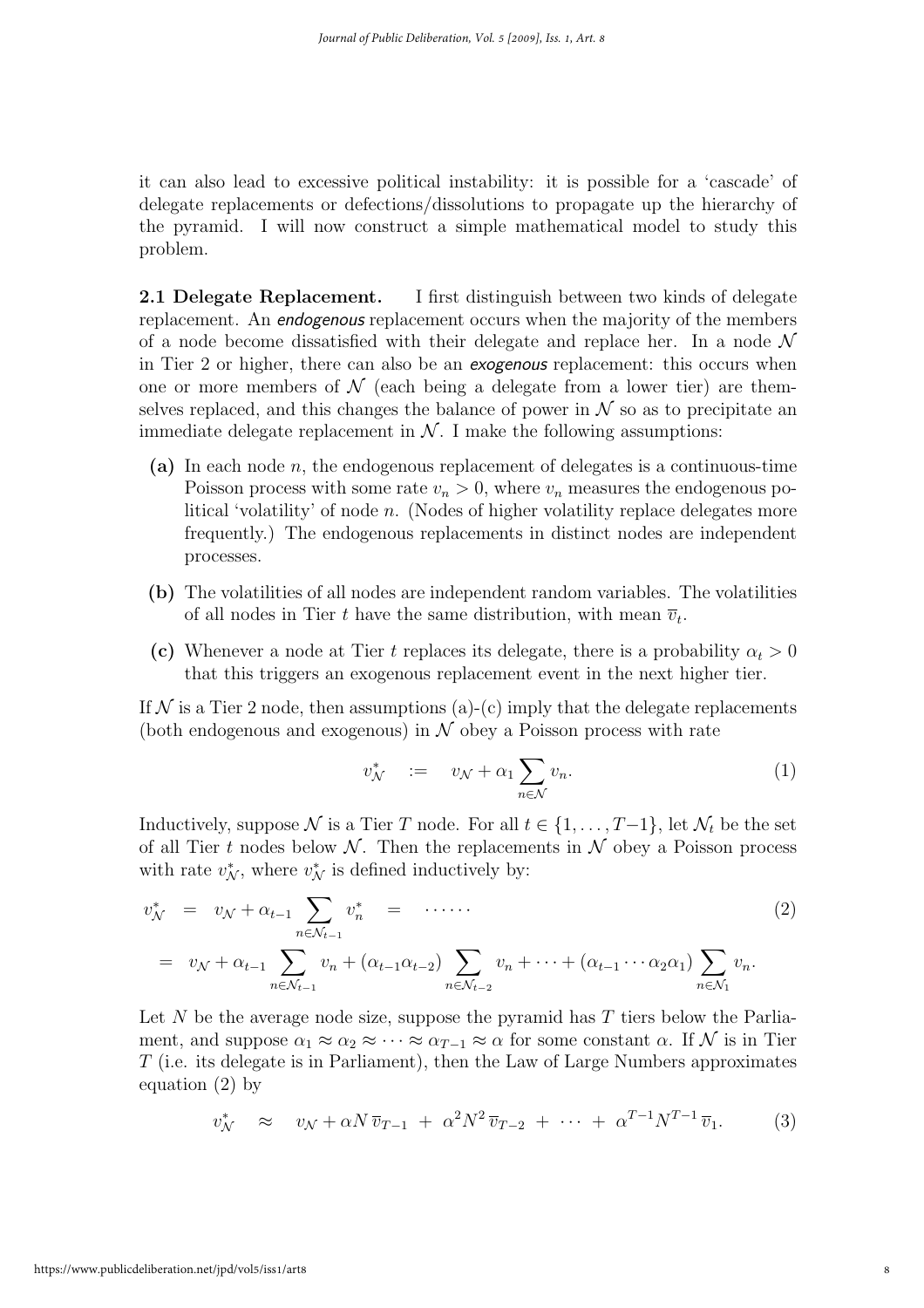For example, suppose  $\overline{v}_1 \approx \overline{v}_2 \approx \cdots \approx \overline{v}_T \approx \overline{v}$  for some constant  $\overline{v}$ . In equation (3), if  $\alpha \ll 1/N$ , then  $v_N^* \approx \overline{v}$  for any node  $\mathcal{N}$  —all nodes are about equally volatile. If  $\alpha \approx 1/N$ , then  $v_N^* \approx T\overline{v}$ . However, if  $\alpha \gg 1/N$ , then  $v_N^* \approx (\alpha N)^{T-1} \overline{v}_1$ , so Tier T nodes are exponentially more volatile than Tier 1 nodes.

Thus, the membership of Parliament will be reasonably stable as long as  $\alpha_1, \ldots, \alpha_{T-1}$ and  $\overline{v}_1, \ldots, \overline{v}_T$  are small enough. To ensure this, I suggest the following policies:

- A Tier t node must wait  $W_t$  days before replacing its delegate. (This creates a 'cooling period' in which a reconciliation might occur). Increasing  $W_t$ decreases  $\overline{v}_t$ .
- When a Tier t node  $\mathcal{N}_t$  replaces its delegate, there is an  $I_t$  day 'initiation period' during which the new delegate cannot vote in the Tier  $(t+1)$  node  $\mathcal{N}_{t+1}$ . (Thus,  $\mathcal{N}_t$  is 'penalized' by being disenfranchised for  $I_t$  days; this discourages capricious replacement of delegates).<sup>9</sup> Increasing  $I_t$  decreases both  $\overline{v}_t$  and  $\alpha_t$ .

 $W_1, \ldots, W_T$  and  $I_1, \ldots, I_T$  are control parameters with which to 'tune' the stability of the pyramid. If there are overly frequent delegate replacements in Tier  $t$ , then we can decrease  $\overline{v}_t$  and/or  $\alpha_t$  by increasing  $W_t$  and/or  $I_t$ . (However, we must keep  $W_t$  and  $I_t$  as small as possible, to maximize the accountability of delegates to their constituents; there is a natural tradeoff between responsiveness and stability.)

2.2 Defection and Dissolution. If (through defections and expulsions) a node ever drops below the minimum size  $B$ , then it has a brief 'grace period' to replace the defector(s) and satisfy the minimum size requirement —otherwise the node is dissolved, and its members must join other nodes or be disenfranchised. For a node with n remaining members (with  $n < B$ ), I suggest a 'grace period' of  $4^{n-B}G$  days, where G is a constant. For example, suppose  $B = 7$  and  $G = 128$ ; then a 6-member node has a grace period of 32 days, a 5 member node has 8 days, a 4-member node has 2 days, and a node with 3 or less members dissolves immediately.<sup>10</sup>

To insure against such a 'membership crisis', most nodes will probably retain an excess of members over the minimum  $B$  (so that no single member can extort concessions by threatening to defect). For example, if  $B = 7$ , then most nodes will have nine or ten members. There is no maximum size to nodes. However, increasing the size of a node dilutes the effective political power of each member, so members have an interest in keeping nodes small. Thus, the size of the node represents a

9

<sup>&</sup>lt;sup>9</sup>Of course, many issues in  $\mathcal{N}_{t+1}$  will be be decided through deliberation, not voting (see §7). However, a new delegate from  $\mathcal{N}_t$  will be less influential in these deliberations, until she gains the trust and respect of other members of  $\mathcal{N}_{t+1}$ ; this is another way in which  $\mathcal{N}_t$  is temporarily 'disenfranchised' when it switches delegates.

 $10$ Thus, we rapidly eliminate nodes where a small core of extremists or lunatics drive away all the other members; however, we give more time to nodes where one extremist defects from an otherwise reasonable group.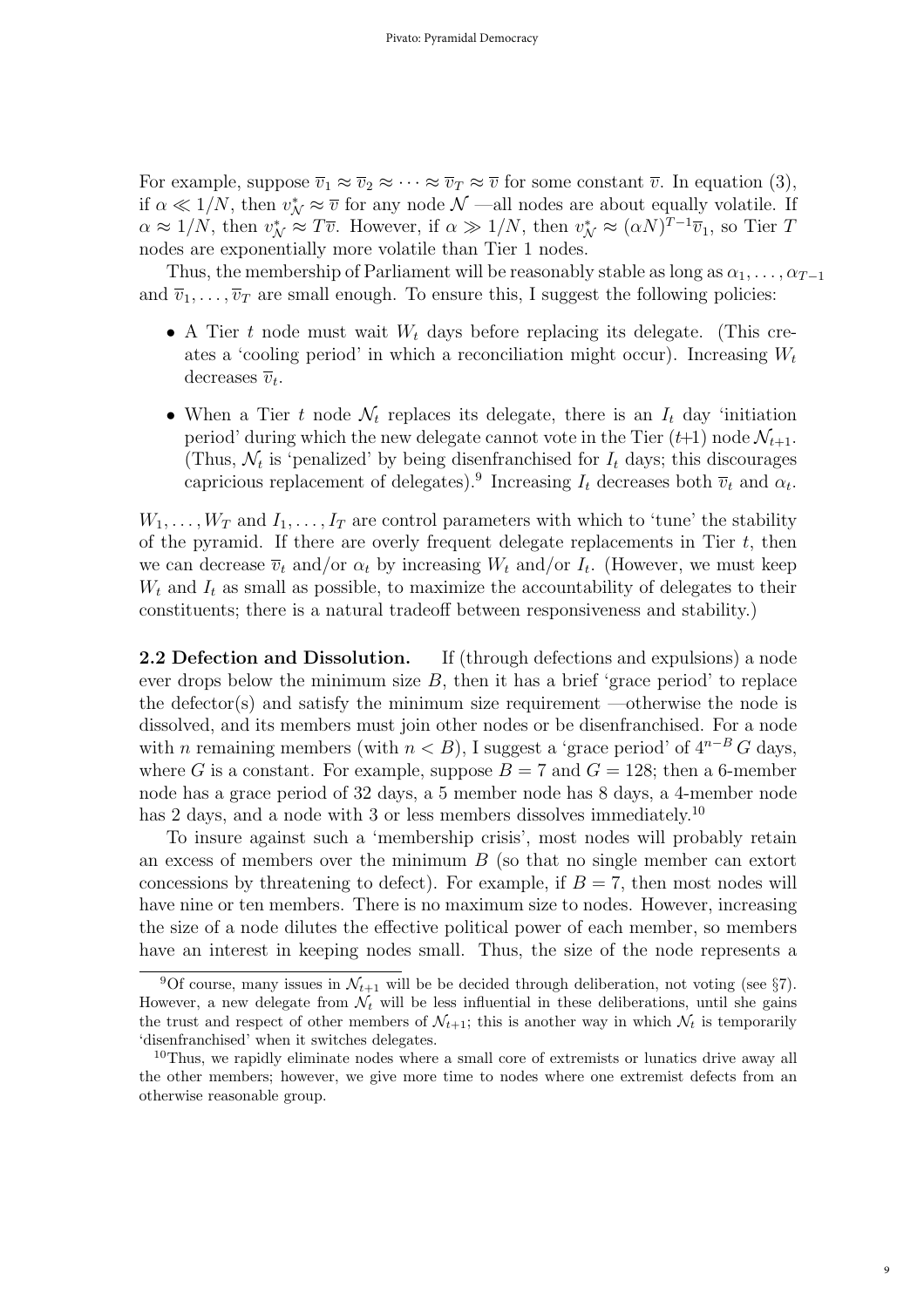trade-off between greater influence for each member, versus greater stability for the node as a whole.

A node can dissolve in two ways. An endogenous dissolution occurs when some member defects, reducing the node's population below  $B$ , and the node is unable to replace the defector within the grace period. A node  $\mathcal N$  in Tier 2 or higher can also suffer exogenous dissolution: this occurs when some member  $D$  of  $\mathcal N$  is a delegate from a lower-tier node n, and the node n dissolves, so that  $D$  must immediately leave  $\mathcal N$ , reducing  $\mathcal N$ 's population below B and indirectly causing the dissolution of  $N$  as well. For example, if a Tier 1 node dissolves due to defections, then its delegate immediately leaves the corresponding Tier 2 node; this could compromise the viability of the Tier 2 node, leading to its dissolution, and so forth. I call this a dissolution cascade. A high frequency of dissolution cascades could compromise the stability of the pyramid.

Suppose the population of each node fluctuates according to a stationary, continuous time Markov process. Then the dissolution of each node occurs according to a Poisson process. I make the following assumptions:

- (a) The endogenous dissolution of node n occurs according to a continuous-time Poisson process with some rate  $v_n > 0$ , where  $v_n$  measures the endogenous political 'volatility' of node n. (Nodes with higher volatilities are more likely to dissolve). The endogenous dissolutions of distinct nodes are independent processes.<sup>11</sup>
- (b) The volatilities of all nodes are independent random variables. The volatilities of all nodes in Tier t have the same distribution, with mean  $\overline{v}_t$ .
- (c) Whenever a node at Tier t dissolves, there is a probability  $\alpha_t > 0$  that this triggers an exogenous dissolution in the next higher tier.

The resulting mathematical model is formally identical to the model of delegate replacement in §2.1.<sup>12</sup> The conclusion is the same: as long as the values  $\alpha_1, \ldots, \alpha_{T-1}$ and  $\overline{v}_1, \ldots, \overline{v}_T$  are small enough, dissolution cascades will be rare, and the pyramid will be relatively stable. To make these values small enough, I suggest the following policies:

 $11$ This is somewhat unrealistic: defections and dissolutions may occur in response to a politywide controversy or crisis, which would simultaneously impact many nodes.

<sup>&</sup>lt;sup>12</sup>Note that this simple model is actually rather pessimistic. For example, it does not recognize that larger nodes should be less volatile, as they can lose several members before becoming nonviable (although this is somewhat mitigated by the greater chance of dissensus within a larger group). Also, the model does not recognize that higher-tier nodes should be less volatile, (i.e.  $\overline{v}_1 > \overline{v}_2 > \overline{v}_3 > \cdots$ ), because delegates are chosen from lower-tier nodes (and accepted into higher-tier nodes) partly because of their 'reasonable' political views and their skill at consensusformation (although this is somewhat mitigated by the greater chance of dissensus within the more ideologically diverse nodes found in higher tiers).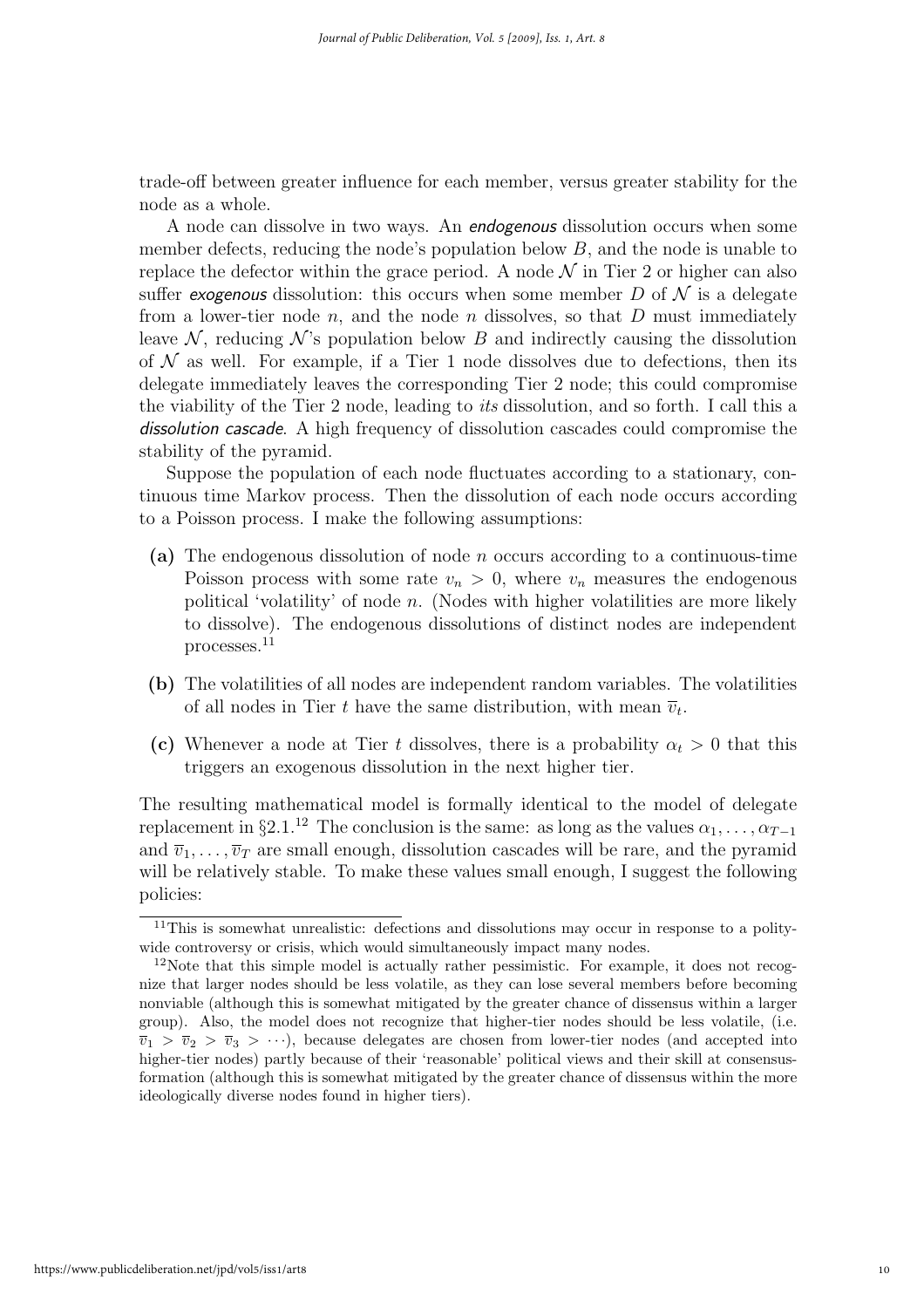- As suggested above, if the population n of a Tier t node drops below B, then this node has a 'grace period' of  $4^{n-B} G_t$  days to recruit new members before it is dissolved. Increasing  $G_t$  will decrease  $\overline{v}_t$ ; if  $t \geq 2$ , then it will also decrease  $\alpha_{t-1}$ .
- A Tier t node member must wait  $W_t$  days before defecting. (This introduces a 'cooling period', during which time a reconciliation might occur; it also gives the node time to find a replacement for the defector). Increasing  $W_t$  will decrease  $\overline{v}_t$ .
- If a Tier t node member defects, there is an  $D_t$  day period before the defector can vote in a new node. (Thus, the defector is 'penalized' by being disenfranchised for  $D_t$  days —see also footnote #9. This discourages capricious defections.) Increasing  $D_t$  will decrease  $\overline{v}_t$ .

If the pyramid exhibits too many dissolutions in Tier t, then we can decrease  $\bar{v}_t$ and/or  $\alpha_t$  by increasing  $G_t$ ,  $W_t$  and/or  $D_t$ . (However, it is important to keep these parameters as small as possible, to give citizens maximal mobility to migrate between nodes; again we face a tradeoff between responsiveness and stability.)

3 Pyramidal meritocracy. In a representative democracy, the delegate chosen to represent each constituency should be the most competent candidate —i.e. the most intelligent, knowledgeable, ethical and dedicated. However, conventional electoral systems often fall far short of this ideal, for several reasons:

- (C1) Electoral success depends on advertising, and advertising requires a lot of money, so conventional elections heavily favor the interests of the wealthy.<sup>13</sup> Political parties have emerged as the most efficient way to obtain and deploy campaign funds, so they now entirely control the nomination process. Thus, candidates are drawn from a small, exclusive clique of party apparatchiks, and are selected not for their competency, but for their charisma, 'electability', and partisan loyalty.
- (C2) In a conventional election, a voter is often presented with very few (e.g. two or three) candidates, who represent widely different ideologies. Of these, she finds even fewer (e.g. one or less) ideologically palatable. Thus, after accounting for ideology, she is left with no discretion to optimize on the basis of candidate competency.
- (C3) Voters have no opportunity for long-term personal interaction with the candidates. Instead, voters base their opinions on campaign advertising, television sound bites, and the facile 'analysis' of media pundits.

<sup>&</sup>lt;sup>13</sup>The influence of political advertising (and thus, campaign financing) on elections has been extensively studied; see Morton and Cameron (1992), Austen-Smith (1997), and (Mueller, 2003, §20.2-20.3) for summaries.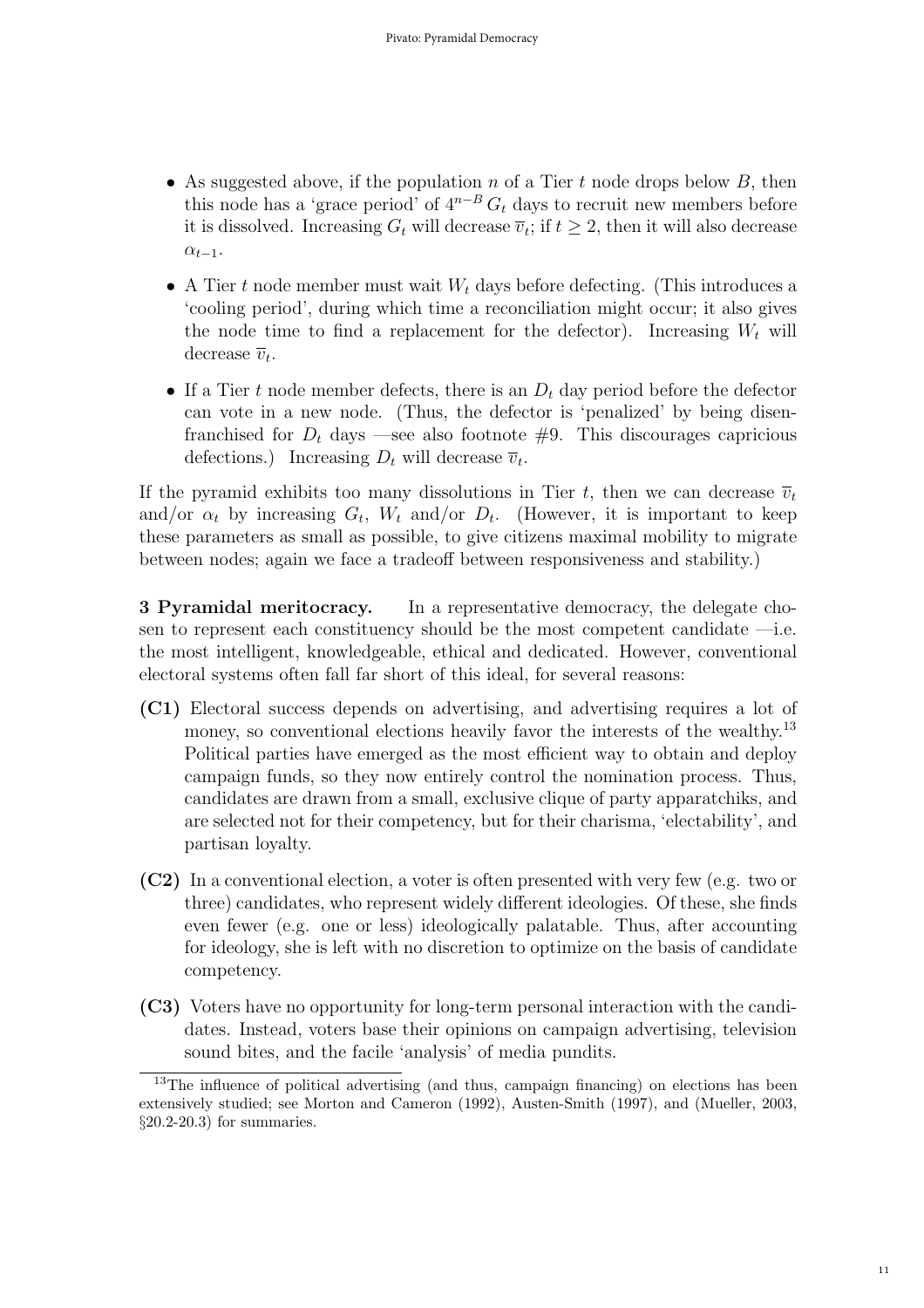- (C4) Even if voters had a wide variety of candidates to choose from, and easy access to abundant and accurate information about each one, many voters would still make ignorant and irrational decisions [see e.g. Schumpeter (1942 [1976])].
- (C5) Furthermore, voters are usually too apathetic to correct these deficiencies, because of what Downs (1957) calls 'rational ignorance'. Voters have little incentive to spend time and money to become better educated or informed, for the same reason that they have little incentive to vote in the first place: because each voter knows that her vote has only an infinitesimal effect on the outcome of the election, and even less influence on public policy.
- (C6) Even if, despite reasons (C1)-(C5), a conventional election somehow acted as a mechanism to select high-quality candidates, conventional electoral systems involve only one 'iteration' of this mechanism.

In contrast, pyramidal democracy should do a much better job of selecting the most competent candidates for Parliament, for the following six reasons:

- (P1) PD is economically egalitarian: everyone has equal opportunity to ascend the pyramid, regardless of her wealth or political connections. There is no longer any role for campaign financing, because there are no longer any election campaigns. Instead of being indispensable sources of campaign funds, parties will revert to being mere debating clubs or advocacy groups, with no real political clout.
- (P2) Nodes are ideologically homogeneous (except perhaps at the very top tiers), because they self-organize on the basis of ideological affinity. Thus, the delegacy candidates in each node are ideologically similar, so that the choice amongst them will be made primarily based on competency, not ideology.
- (P3) Each delegacy candidate is extremely well-known to her 'constituents' (i.e. fellow node members), because they have discussed policy and personally interacted with her (possibly over a long period). Hence, presumably, these constituents can make a well-informed choice, and choose the most competent candidate as their delegate.
- (P4) Because of reasons (P1)-(P3), the delegates who appear in Tier 2 will generally be the most competent members of Tier 1. Likewise, those in Tier 3 will generally be the most competent members of Tier 2. Inductively, each successive Tier will generally contain the most competent members of the previous Tier. The more competent the members of a Tier become, the more willing and able they will be to choose the most competent amongst themselves to ascend to the next Tier.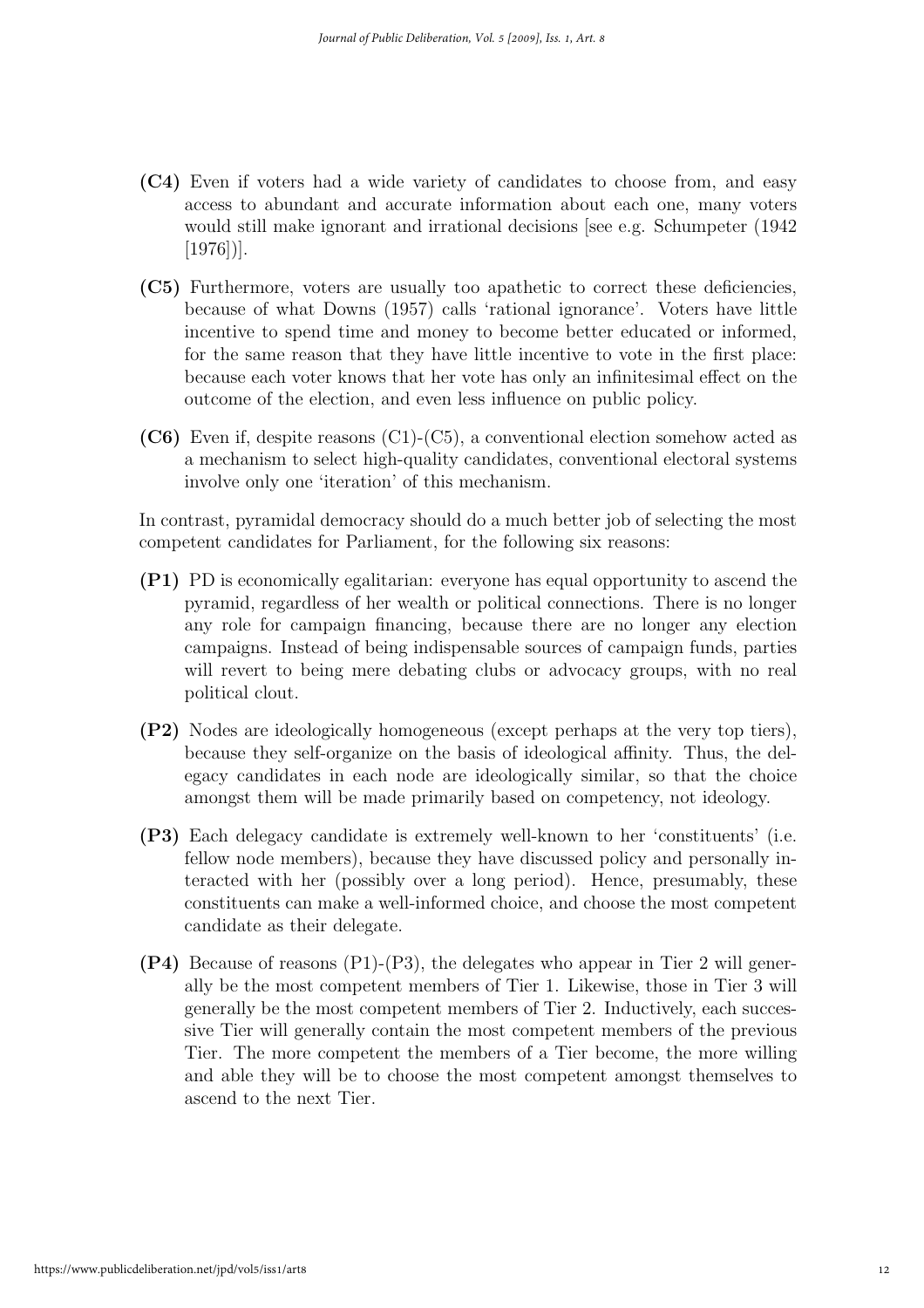- (P5) Furthermore, each citizen has a strong incentive to educate herself and participate intelligently, because her participation has a clear and significant influence on the decisions made by her node. It is no longer 'rational' to be ignorant. (See §4).
- (P6) To the extent that delegate election is a mechanism which selects highcompetency candidates, pyramidal democracy involves several iterations of this mechanism, and each iteration further winnows the pool of candidates. Suppose we disregard reasons (P1)-(P5) and suppose that nodes are no better at choosing their delegates than conventional elections are at choosing legislators; even then, multiple iterations of this process will still improve the outcome.

4 Downsian behaviour. Argument (P5) of §3 claimed that, unlike the 'Downsian voter', a PD voter will participate seriously because she has meaningful influence within her node. However, a low-tier node as a whole still has only infinitesimal influence on the polity, so won't Downsian apathy and ignorance still be optimal for a rational voter?

Not entirely, because PD is meritocratic in a way that conventional democracy is not. In a conventional democracy with millions of voters, it is a mathematical fact that each voter has only a microscopic chance of casting a deciding vote; nothing she can do can change this. However, in PD, her influence could be greatly magnified, if she has good ideas and can convince other people of their value. If she can influence her node with compelling, rational, fact-based arguments, and her delegate can then influence his node with some version of these arguments, and so on, then a single voter could indirectly have a huge influence on the eventual political outcome. (Better yet, if she is sufficiently talented and ambitious, she could become the delegate of her node, and possibly nodes at higher Tiers.)

Of course, for the vast majority of the electorate, this meritocratic magnification of influence will not occur. But the prospect of such meritocratic magnification will probably motivate many citizens to try hard to formulate compelling, rational, factual arguments and participate seriously in their node's deliberations.

5 Suffrage. It is generally acknowledged that children and the mentally infirm should not vote. Presumably, they should not participate in other deliberative institutions either. However, any legal distinction between 'child' and 'adult' or between 'firm' and 'infirm' is arbitrary and leads to intellectually indefensible inconsistencies. For example, in many democracies, the voting age is eighteen; yet there certainly exist thoughtful, well-informed, politically engaged youths who may be more competent to vote than many ignorant, politically apathetic adults. Presumably, the age of eighteen is chosen to roughly coincide with the completion of high school. However, an adult who quit school in grade nine can still vote; indeed, even illiterate and/or innumerate adults have the franchise, and any proposal to restrict suffrage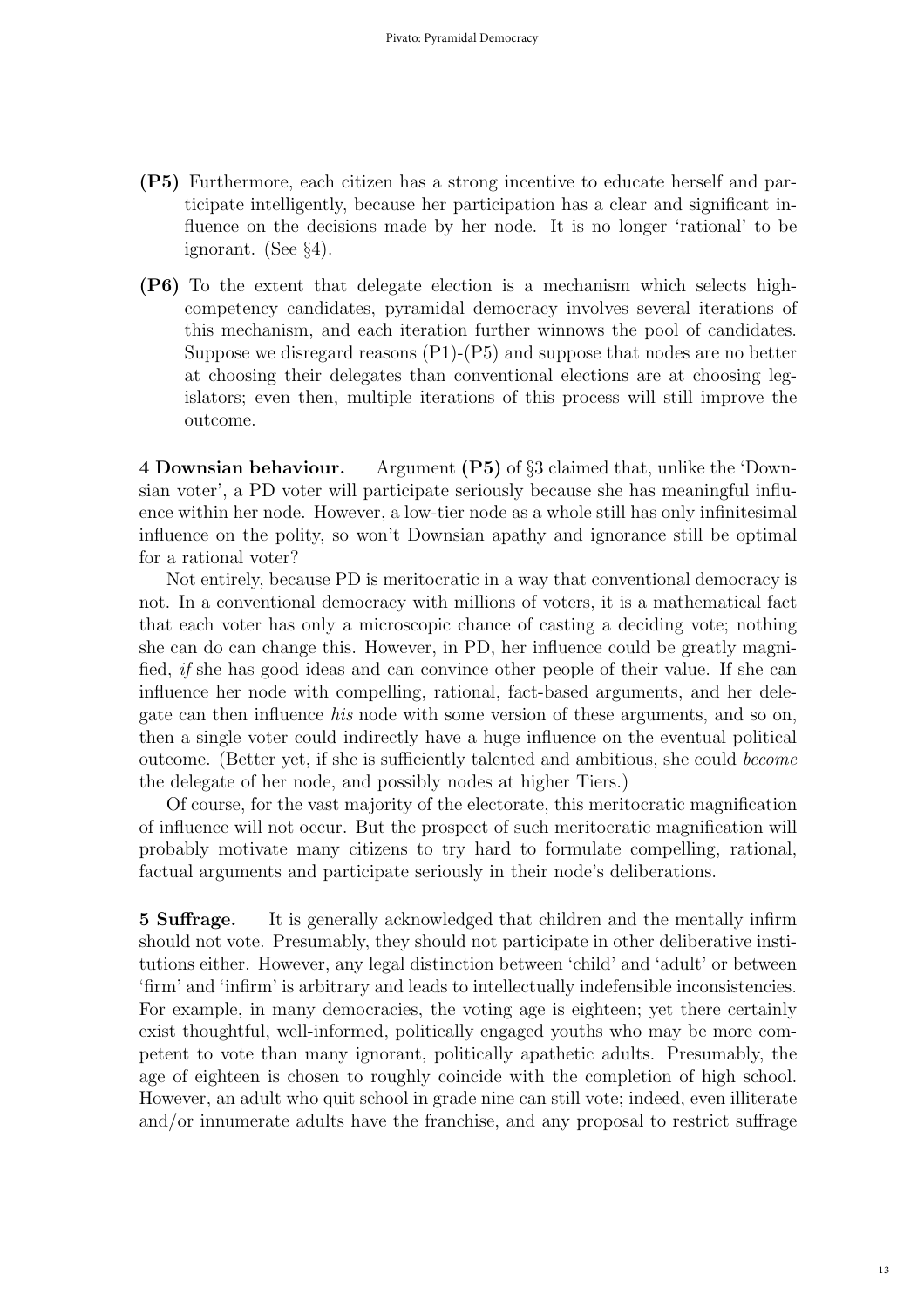to people with some minimum educational level is seen as highly undemocratic. The distinction between mentally 'firm' and 'infirm' (as decided by psychiatrists) is even more subjective and ambiguous, and transfers troubling political power to the psychiatric profession.

PD provides a natural solution to this problem. We can allow all citizens —even children and the mentally infirm —to participate in Tier 1 of the pyramid (perhaps in familial nodes). The meritocratic mechanisms discussed in §3 will naturally identify incompetent citizens and curtail their political influence. Presumably children and the mentally infirm will not be chosen as delegates to Tier 2. However, by participating in Tier 1, these citizens can still communicate their preferences through their delegate, and thus we ensure that society takes these preferences into account in legislation.

6 Aggregative vs. epistemic democracy. Most political controversies involve two dimensions: *positive* disagreements about objective matters of fact, and normative disagreements about subjective matters of ethics, preferences, and values. Arrovian social choice theory views democracy as largely aggregative: if we assume all positive questions have been resolved (i.e. all agents can perfectly predict the consequences of all policy options), then the remaining disagreements are purely normative —the role of democracy is then to 'aggregate' the disparate values/preferences of the electorate, so as to make the most collectively agreeable (or least disagreeable) normative choice.

However, there is another, *epistemic* interpretation of democracy, manifest in Condorcet's Jury Theorem and its generalizations.<sup>14</sup> In this interpretation, we assume consensus on normative issues; instead, democracy is seen as kind of distributed cognition which, with high probability, produces correct answers to positive questions. I implicitly adopt this interpretation in §3.

To resolve a political dispute, then, the best method is to (1) clearly separate the normative issues from the positive issues in the dispute; (2) resolve the positive issues using the best epistemic mechanism available, and finally (3) resolve the normative issues using the best aggregative mechanism available. Step (1) itself is a positive question, and is best decided by the epistemic mechanism.

Ultimately, PD is probably no better than any other aggregative mechanism at resolving purely normative disputes in Step (3). However, by facilitating deliberation and harnessing the knowledge and creativity of the entire electorate, while meritocratically magnifying the influence of the most competent participants (see §3), PD provides a superior epistemic mechanism for Steps (1) and (2).

Berg and Paroush (1998) extend Condorcet's Jury Theorem to something very

<sup>14</sup>See Young (1988, 1995), Ben-Yashar and Paroush (2001) and List and Goodin (2001) for CJT with  $N \geq 3$  alternatives; see Paroush (1998) for heterogeneous voters, and see Grofman et al. (1983, 1989), Shapley and Grofman (1984), Berg (1994) and Ladha (1995) for correlated voters. For more on 'epistemic' democracy, see Estlund (1997) or List and Goodin (2001).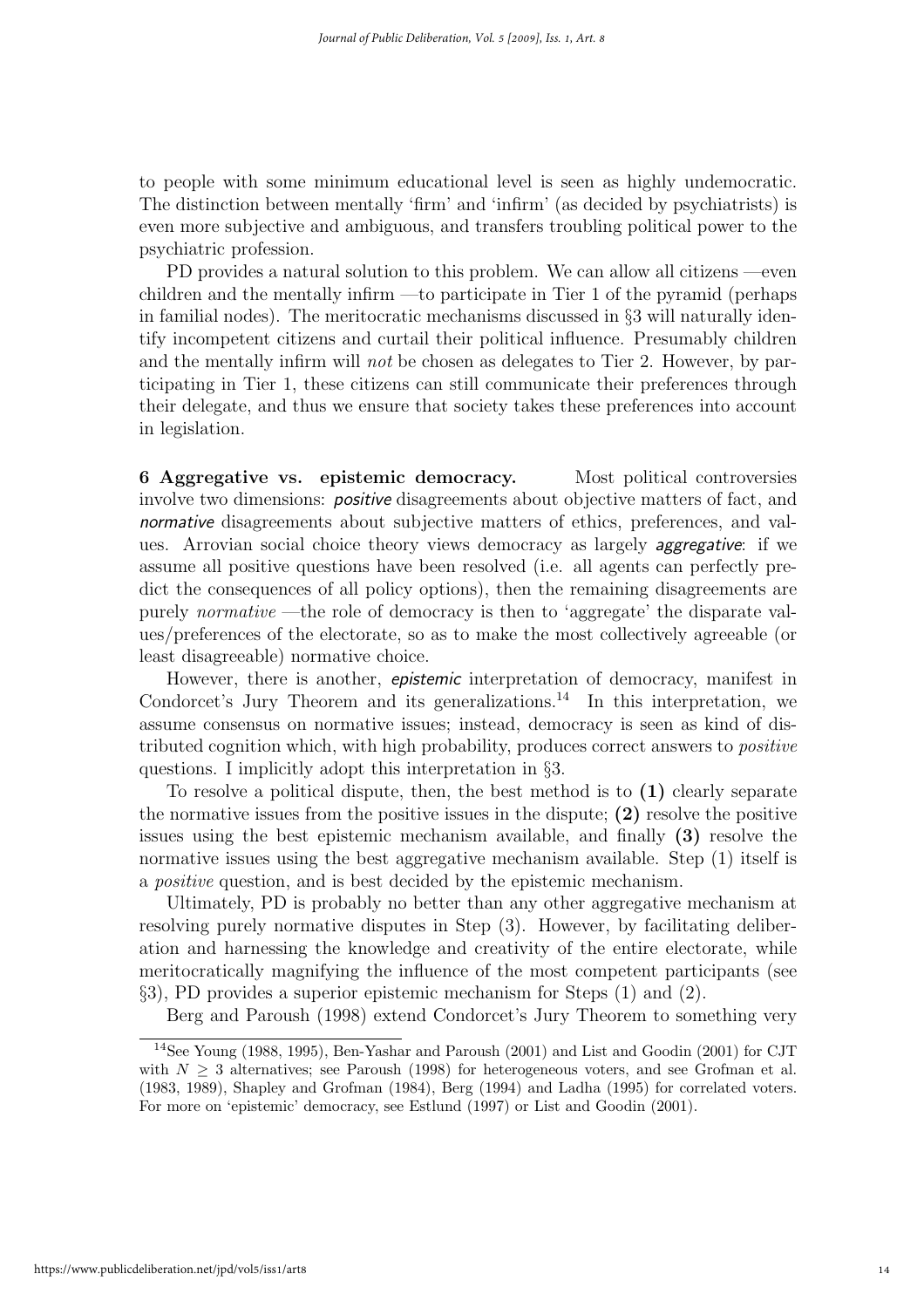similar to pyramidal democracy (which they call a *hierarchy*). Each Tier 1 node selects one of two options A or B by majority vote (with A being 'correct', and with independent, identical voters). Inductively, each Tier  $(k + 1)$  node holds a vote, in which each delegate simply recapitulates the majority decision from her constituency in Tier k. If the population is fixed, Theorem 4 of Berg and Paroush (1998) states that adding another tier to the hierarchy decreases the probability that A will be chosen. Indeed, the probability of A is highest in a hierarchy with only one tier: a direct democracy.

This seems to refute our claim about the epistemic superiority of PD. However, the Berg-Paroush hierarchy ('BPH') is not really a model of PD at all, because it assumes that each delegate simply parrots the position of her constituency; there is no room for deliberation or negotiation in nodes above Tier 1. In fact, the 'delegates' in the BPH serve no purpose at all; they could be entirely replaced with electronic votes and tallied by a computer. In contrast, PD assumes that the delegates (especially in upper tiers) engage in extensive deliberation, and are ultimately responsible for most of the details of complicated decisions. In §3, I argued that PD is effective in populating the upper tiers (especially Parliament) with highly 'competent' delegates; in the BPH, the issue of delegate competency is irrelevant.

Unlike the voluntary, self-organized nodes of PD, the BPH nodes are exogenous and involuntary (but since they have no deliberative function, this is again irrelevant). Finally, in the BPH, there is no room for grassroots policy innovation, because the alternatives  $A$  and  $B$  are predetermined and immutable. Thus, the BPH does not utilize the knowledge and creativity of the electorate; it merely tallies their votes.

Nevertheless, the BPH model provides a cautionary tale. It says that PD can be a superior form of epistemic democracy only if we fully exploit its capacity for meritocracy, deliberation, and innovation. If PD is merely used as a vote-counting device (like the US Electoral College), then it is a poor substitute for a direct democracy.

7 Bargaining and consensus. In a conventional majority/plurality vote, it is possible for a large minority (or even a majority) to be strongly dissatisfied with the outcome. This undermines the legitimacy of the decision and may lead to problems with implementation and compliance. Representative democracies are also vulnerable to 'voting paradoxes', such as those of Anscombe (1976) and Ostrogorski (1902 [1970]); see (Nurmi, 1998, 1999). To mitigate these problems, many elaborate voting systems have been proposed, but every ordinal voting system is vulnerable to inconsistent and pathological outcomes (by Arrow's Impossibility Theorem) and is manipulable by 'strategic voters' (by the Gibbard-Satterthwaite theorem).<sup>15</sup> Voting systems are also prone to 'Condorcet cycles', creating political instability and

<sup>15</sup>See (Riker, 1982, Ch.5-6) or (Mueller, 2003, Ch.24) for a summary of these results.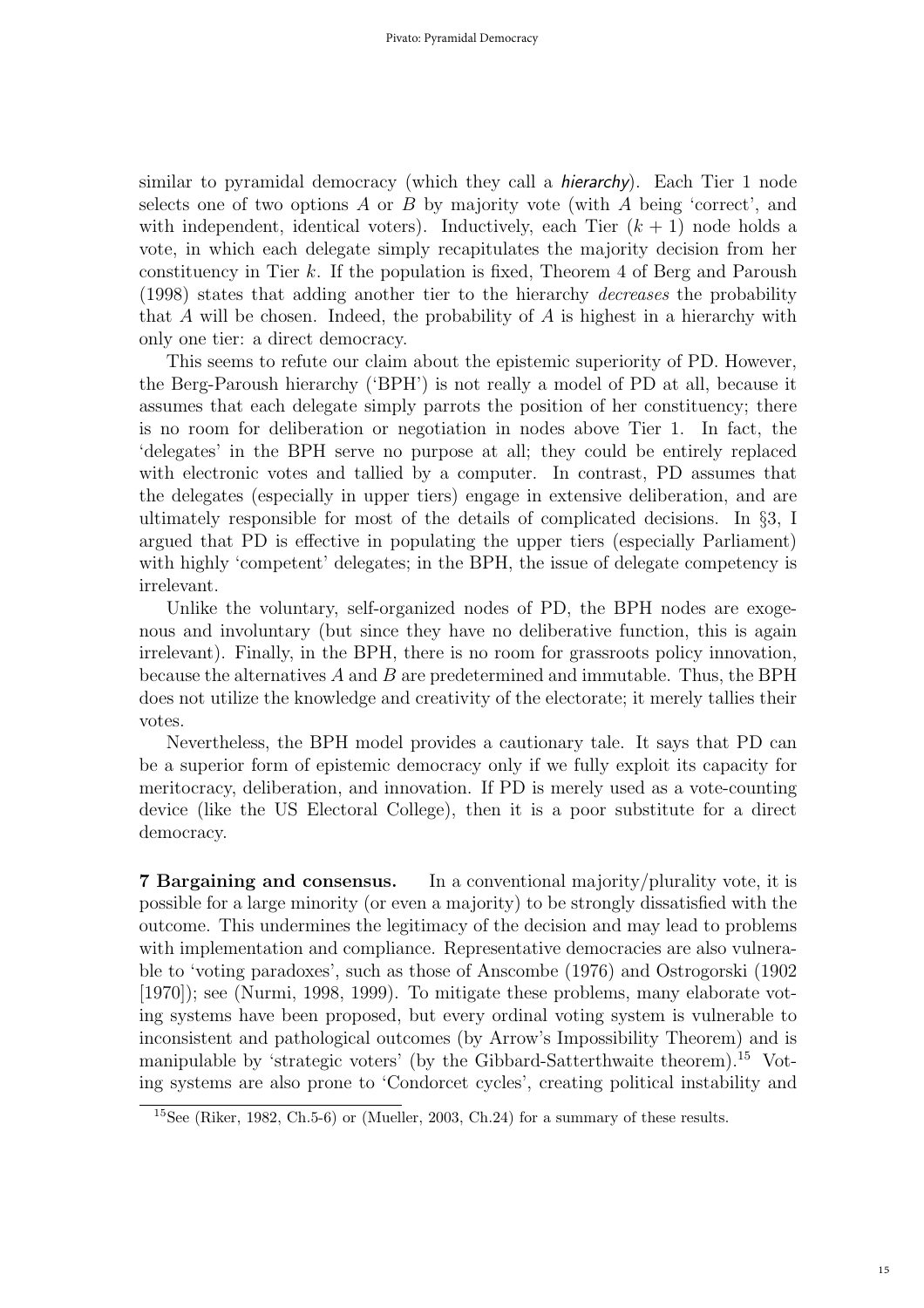possible manipulation through agenda control.<sup>16</sup>

However, in the sub-parliamentary nodes of the pyramid, most political decisions (e.g. selection of delegates, endorsement of policy proposals) will not be made by voting. Instead, they will be made through a process of deliberation and bargaining leading to unanimous or near-unanimous consensus. This is for two reasons:

- 1. Each node is small (e.g. ten people) so multilateral discussion and negotiation is feasible. Node members can creatively compromise between conflicting positions, until a mutually acceptable arrangement is found.
- 2. Node membership is voluntary; a dissatisfied member can 'defect' at any time.

Reason #2 means that a node member will not be satisfied if she is out-voted on an important issue; she will defect to some other node which is more congenial to her views. Thus, on every issue, each node must struggle to achieve a consensus which is at least tolerable to all of its members, or the node will cease to exist. Fortunately, Reason  $#1$  means that this struggle will usually be successful.

Of course, unanimous consensus is sometimes impossible, because the individual positions are too divergent. This becomes more likely at higher tiers of the pyramid, where nodes must bring together delegates with increasingly different views, and becomes a virtual certainty in Parliament (where Reason #2 ceases to apply: defection is not an option). Furthermore, each delegate is constrained to represent the consensus position of her constituency, and may only have limited discretion to compromise. Consensus is also less likely for urgent decisions which leave no time for negotiations. Finally, on some issues, there is an exogenous, finite ballot of alternatives, and it is not possible to introduce new alternatives through 'creative compromise'. Nevertheless, on most decisions in sub-parliamentary nodes, I expect to see supermajoritarian support, often approaching unanimity. Supermajoritarian decisions are far less likely to exhibit voting paradoxes<sup>17</sup>, and are less vulnerable to Condorcet cycles<sup>18</sup>. Even when consensus does not obtain, deliberation may make Arrovian pathologies less likely, by encouraging the formation of 'single-peaked' preferences.<sup>19</sup>

8 Voting procedures When a vote is required, what is the optimal voting procedure? For a choice between two alternatives, May's (1952) theorem suggests simple majority vote is the optimal choice. However, with more than two alternatives, plurality vote has serious deficiencies; in this case, the 'optimal' voting

<sup>16</sup>See (Riker, 1982, Ch.7), (Austen-Smith and Banks, 1999, Ch.6), or (Mueller, 2003, §5.12.1) for a summary.

<sup>&</sup>lt;sup>17</sup>See Nurmi and Uusi-Heikkilä (1985), Wagner (1983, 1984) and Deb and Kelsey (1987). See (Nurmi, 1998, §3.2) or (Nurmi, 1999, §7.6) for summaries.

<sup>18</sup>See Greenberg (1979), McKelvey and Schofield (1986), Caplin and Nalebuff (1988, 1991), Weber (1993), Banks (1995), and Saari (1997). See (Mueller, 2003, §5.8.2-5.8.3) for summary.

 $19$ See e.g. Knight and Johnson (1994), Miller (1992, 2003), or Dryzek and List (2004).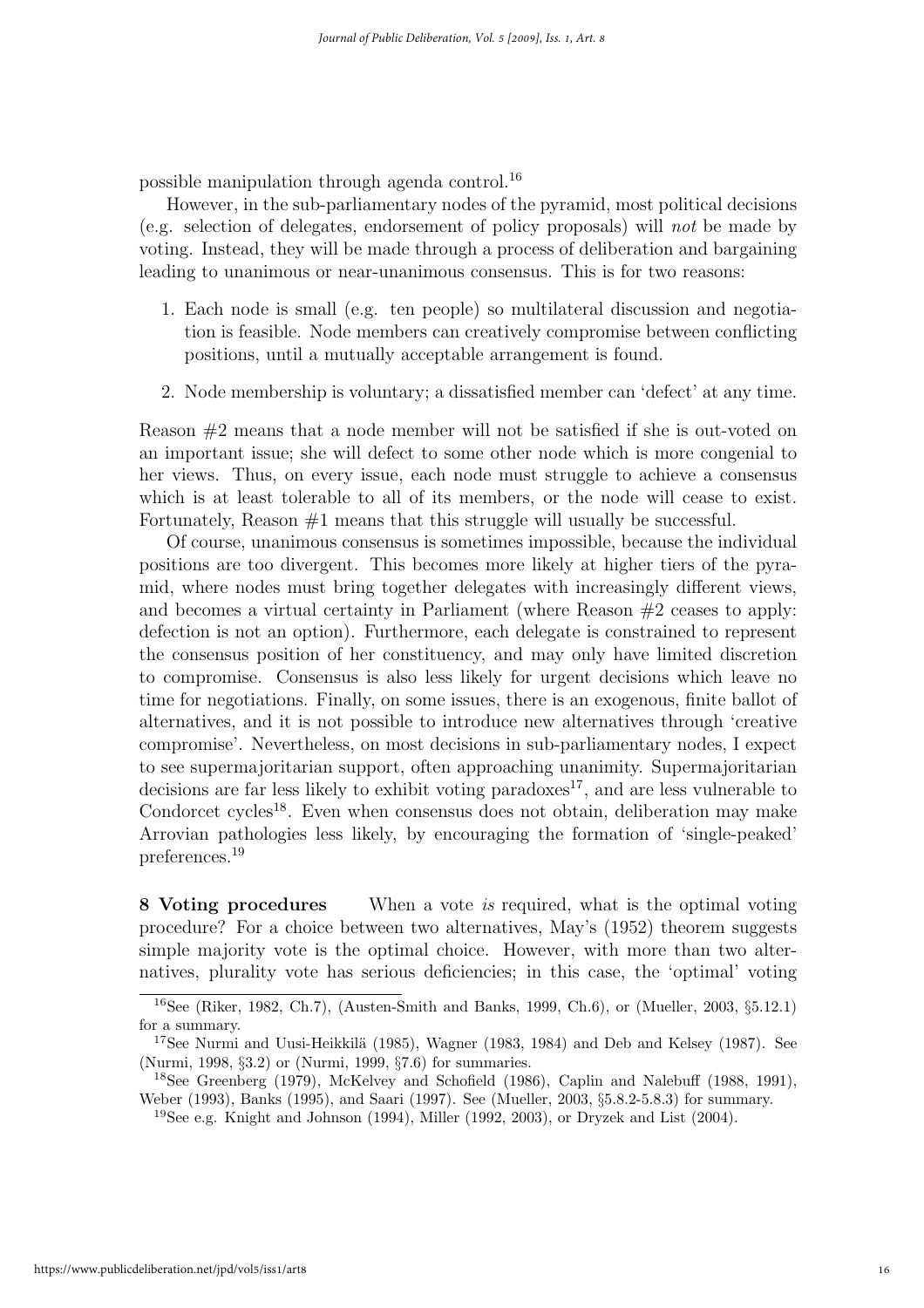procedure is still an open research question (Arrow et al., 2002), and the answer (when there is an answer) depends on the nature of the issue being decided. For example, to aggregate ordinal preferences on a purely normative issue, the Borda count is probably the best choice.<sup>20</sup> However, to aggregate *cardinal* preferences (i.e. 'utility functions') on a normative issue, a social choice procedure like relative utilitarianism (also called 'range voting')<sup>21</sup> seems more appropriate; this would probably be the best mechanism for electing delegates, for example. With strategic voters, relative utilitarianism tends to devolve into approval voting (Brams and Fishburn, 1983). If this is a concern, then the Groves-Clarke pivotal mechanism<sup>22</sup> can elicit honest revelation of preferences (but only to the extent that 'utility' can be measured in monetary units).

To decide positive issues (what I called 'epistemic' democracy in §6), different procedures are appropriate. For example, if we wish to answer a purely quantitative question (e.g. estimate some physical parameter), and we assume each voter perceives the correct answer, plus an independent, symmetrically distributed random error, then the Law of Large Numbers says the mean of all voter opinions will be the best estimator. On the other hand, Balinski and Laraki (2007) demonstrate that the median opinion is preferable, if one requires certain consistency and strategyproofness properties. To estimate probabilities, we should use methods of statistical opinion pooling (Genest and Zidek, 1986). On the other hand, if the positive issue can be formulated as a sequence of yes/no questions (with some logical consistency constraints), then it is a problem of judgement aggregation (List and Puppe, 2009). In this case, if the space of feasible truth-valuations satisfies certain geometric conditions (technically, if it is a median space), then 'propositionwise majority vote' is the optimal judgement aggregation procedure (Nehring and Puppe, 2007); however, for other judgement aggregation problems, majority vote tends to produce logically inconsistent outcomes, and some other procedure must be used.

In short, the optimal voting procedure depends on how the issue is framed, and what sort of decision one hopes to achieve. Thus, it is inappropriate to legislate some standard voting procedure to be used by all nodes at all times. On the other hand, we cannot allow nodes complete discretion to choose voting procedures on an ad hoc basis; then the voting procedures themselves must be decided through some voting procedure, and so on, leading to an infinite regress. The best approach is to identify some broad classes of decision problems, such as the the six classes identified above, and impose a voting rule for each class. (For example: "binary  $\rightarrow$ majority vote"; "normative & ordinal  $\rightarrow$  Borda count"; "normative & cardinal  $\rightarrow$ relative utilitarianism"; "positive & quantitative  $\rightarrow$  median rule", etc.) Then give each node the discretion on how it wants to classify each issue it confronts.

However, it is important to recognize that, aside from Parliament, the primary

<sup>20</sup>See Young (1974) and Saari (1990, 2000).

<sup>&</sup>lt;sup>21</sup>See Dhillon (1998), Dhillon and Mertens (1999), or Smith (2000).

<sup>&</sup>lt;sup>22</sup>See e.g. Tideman (1977) or (Mueller, 2003,  $\S 8.1$ )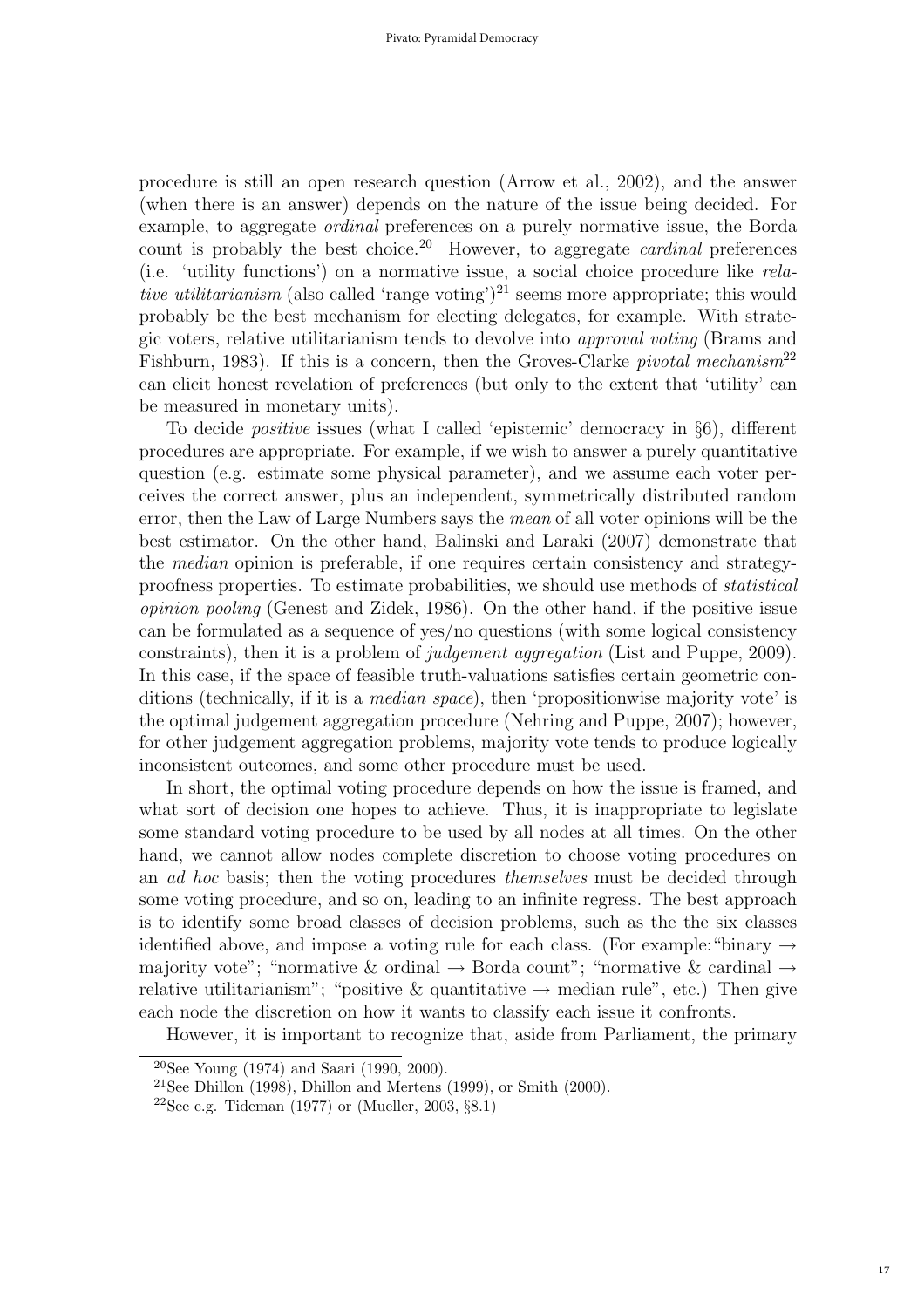purpose of each node is not to vote: it is to deliberate, to aggregate information and creativity, and to seek consensus. As I emphasized in §6, pyramidal democracy must be construed as a deliberation mechanism, not merely as an elaborate voting device.

9 Public vs. private deliberation. Public deliberation (i.e. before an audience) tends to be superficial, adversarial and demagogic. It also makes compromise difficult, because it is embarrassing for speakers to admit mistakes or modify their position; see e.g. Stasavage (2007). Private deliberation allows serious, honest discussion without rhetorical theatrics, but also creates opportunities for corruption, collusion, and co-option; see e.g. (Gutmann and Thompson, 1996, Ch.3). Good deliberative institutions must involve both private and public deliberation. As observed by Elster (1998a),

The process ought to contain elements of both secrecy (committee discussion) and publicity (plenary assembly discussions). With total secrecy, partisan interests and logrolling come to the forefront, whereas full publicity encourages grandstanding and rhetorical overbidding. Conversely, secrecy allows for serious discussion, whereas publicity ensures that any deals struck are capable of withstanding the light of day. (p.117)

For example, Leib's (2004) deliberative juries convene in camera, with the anonymity of the jurors protected both during and after the deliberations. This allows private deliberation, and shields jurors from lobbyists, propaganda, threats, and bribes. However, a complete (anonymized) record is made of all the jury's deliberations, and is publicly disclosed. This public record keeps the jury honest, enhances the legitimacy of its decisions, and provides insight into the jurors' beliefs and intentions (useful when the courts must later interpret legislation created by a deliberative jury).

PD implements the private/public dichotomy differently. It is neither possible nor desirable for the members of a pyramidal node to remain anonymous: they are the elected delegates of lower tiers, and must remain accountable to their constituents. However, corruption and cronyism are unlikely, precisely because each delegate's mandate can be withdrawn at any time by her constituents, if her performance is unsatisfactory.

It is probably not feasible to make complete records of deliberations in the millions of nodes in Tiers 1, 2 and 3. However, these deliberations should be held openly, so that the constituents of each delegate can monitor her performance. Above some level (say, Tier 4), deliberations will become much more substantive, while the number of nodes will be more manageable (i.e. less than 100,000). It will then be both feasible and desirable to keep complete (non-anonymized) records of all deliberations. Normally, these records will be immediately available for the scrutiny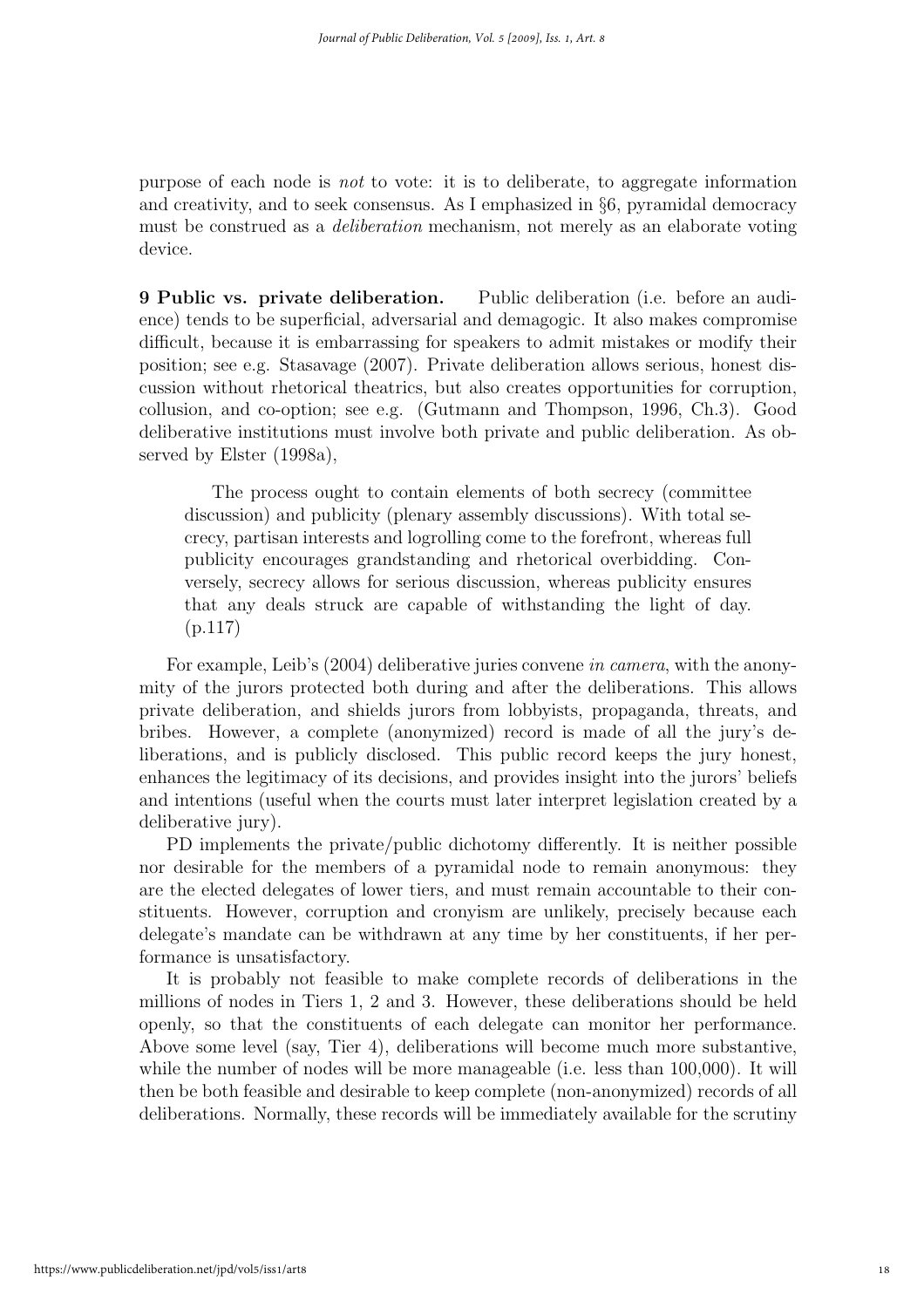of each delegate's constituents. However, in exceptional circumstances, a Tier t node  $\mathcal{N}_t$  may choose to meet in camera, to enjoy the aforementioned benefits of private deliberation. This may also be necessary if  $\mathcal{N}_t$  wishes to prepare a 'bargaining position' which its delegate will advocate in Tier  $(t+1)$ . In either case, node  $\mathcal{N}_t$ may choose to withhold the records of its deliberations for up to two years before releasing them.

Even decisions made in camera are subject to public scrutiny, however. First, each member of  $\mathcal{N}_t$  is a delegate from some Tier- $(t-1)$  node  $\mathcal{N}_{t-1}$ , and must explain and justify  $\mathcal{N}_t$ 's decision to her constituents (disclosing some details of  $\mathcal{N}_t$ 's in camera deliberations if necessary). Her justification then becomes part of the public record of deliberations in  $\mathcal{N}_{t-1}$ , available to the Tier-(t–2) constituents of  $\mathcal{N}_{t-1}$ , and so forth. Second,  $\mathcal{N}_t$ 's own delegate must advocate  $\mathcal{N}_t$ 's position in the more public context of some Tier- $(t+1)$  node  $\mathcal{N}_{t+1}$ , defend it against the delegates of other Tier-t nodes, and perhaps compromise until the node  $\mathcal{N}_{t+1}$  reaches its own consensus. This process iterates all the way up the pyramid. In Parliament, there will be forums for public deliberation, and also the possibility of in camera discussions.

10 Group polarization. Self-assembled deliberative nodes are vulnerable to what Sunstein (2003) calls 'group polarization': ideologically similar individuals form an 'enclave' where they reinforce one another's beliefs, causing the whole enclave to evolve towards an ideologically extreme position. A preponderance of divergent, extremist enclaves can undermine the stability of the polity. Sunstein notes that this danger is greatest when the enclaves evolve in isolation from one another. However, he observes that enclaves also provide a space for marginalized political communities to articulate their views: "A special advantage of... 'enclave deliberation' is that it promotes the development of positions that would otherwise be invisible, silenced, or squelched by general debate. ... [m]any desirable social movements have been made possible through this route" (p.94). He concludes: "It is desirable to create spaces for enclave deliberation without insulating enclave members from those with opposing views, and without insulating those outside of the enclave from the views of those within it" (p.98).

Pyramidal democracy instantiates Sunstein's suggestion. Citizens can aggregate into ideologically homogeneous nodes ('enclaves'), where marginalized (perhaps extremist) ideologies can flourish. However, each node must send a delegate, who must deliberate and ultimately compromise with the representatives of those who hold opposing views.

11 Systemic discrimination. As observed by Sanders (1997), deliberative institutions may recapitulate or even exacerbate patterns of discrimination (either overt or subtle) which exist in society. Members of high-status groups (e.g. rich, educated white males) may dominate the discussion, while members of oppressed or marginalized groups (e.g. the poor, the uneducated, racial minorities, women) may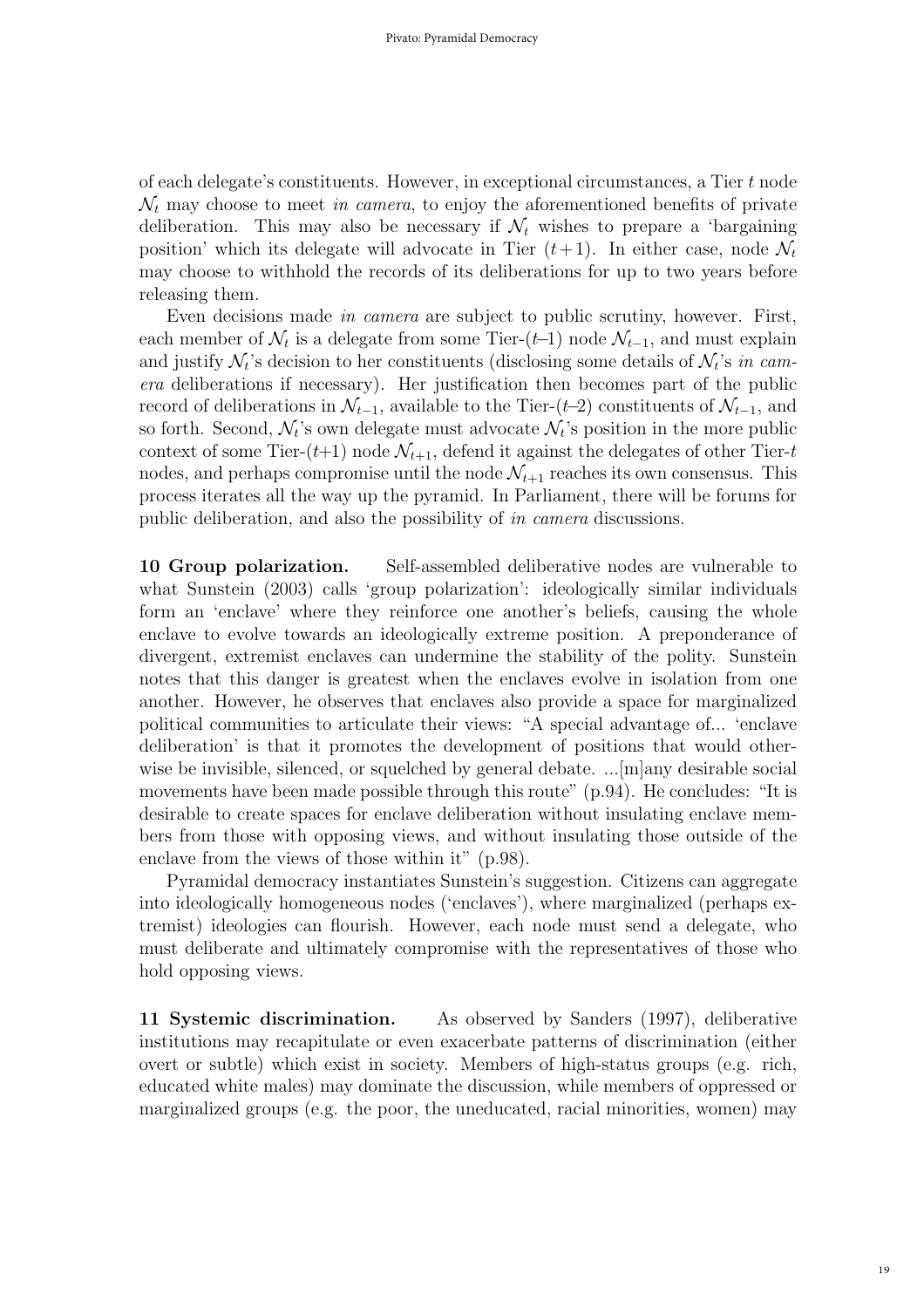be excluded, ignored or dismissed. In some cases, members of low-status groups may voluntarily opt out of discussions, because they have been socialized from birth to be submissive and deferential (e.g. women in patriarchal societies) or because they feel both alienated and intimidated by the dominant group (e.g. racial minorities). Sanders (1997) reviews empirical evidence of such pernicious group dynamics in jury deliberations and interracial classrooms.<sup>23</sup> She is skeptical that subtle (often unconscious) prejudices will be neutralized even in an 'ideal' deliberative setting: "Some people might be ignored no matter how good their reasons are, no matter how skillfully they articulate them, and when this happens, democratic theory doesn't have an answer, because one cannot counter a pernicious group dynamic with a good reason." (Sanders, 1997, p.354). Mendelberg (2002) raises similar concerns.

In pyramidal democracy this argument has special force, because a member of a low-status group could be disenfranchised in two ways: she may receive less attention and respect during deliberations in her node, and she may be less likely to be chosen as delegate and promoted to higher tiers of the pyramid. However, PD also provides a natural solution to this problem, because the nodes of the pyramid are self-assembled. If a node member feels ignored or disregarded because of her race, gender, or socioeconomic status, she can, at any time, leave that node, and join another node which treats her with more respect —for example, a node comprised of other members of the same race, gender, or socioeconomic group (see §7).

Taken to extremes, this leads to the 'enclave deliberation' described in §10. The enclave provides a safe environment where low-status individuals can deliberate as equals. Delegates from Tier 1 'enclave' nodes can, if necessary, form an 'enclave' node at Tier 2, and so on. However, beyond some tier, the delegates from 'enclave' nodes will have to confront delegates from other parts of society. What then?

If the claims of 'pyramidal meritocracy' made in §3 are correct, then higher tiers in the pyramid will be populated mainly by highly intelligent and educated citizens. Racism, sexism, and other prejudices are cognitive errors, arising from factually incorrect beliefs, irrational thinking, and fear born of ignorance; presumably, more educated and intelligent people will be less susceptible to these cognitive errors (although they are not, of course, immune to them). Furthermore, high-level delegates from low-status 'enclave' nodes have been selected partly because they are the most assertive, articulate, and eloquent speakers in their group; they are therefore the least likely to feel deferential or intimidated when confronting members of highstatus groups, and the most likely to win the respect of their audience. Conversely, high-level delegates from non-enclave nodes have been selected partly because they are the most thoughtful and respectful listeners in their group; they are therefore less likely to disregard the speech of another person, even one from a low-status group. In short: I presume that the quality of deliberation in higher tiers will be such that prejudice (either subtle or overt) is less likely to distort the conversation.

<sup>23</sup>See Strodtbeck and Mann (1956); Hastie et al. (1983); Hans and Vidmar (1986); Marsden (1987) and Cohen (1982).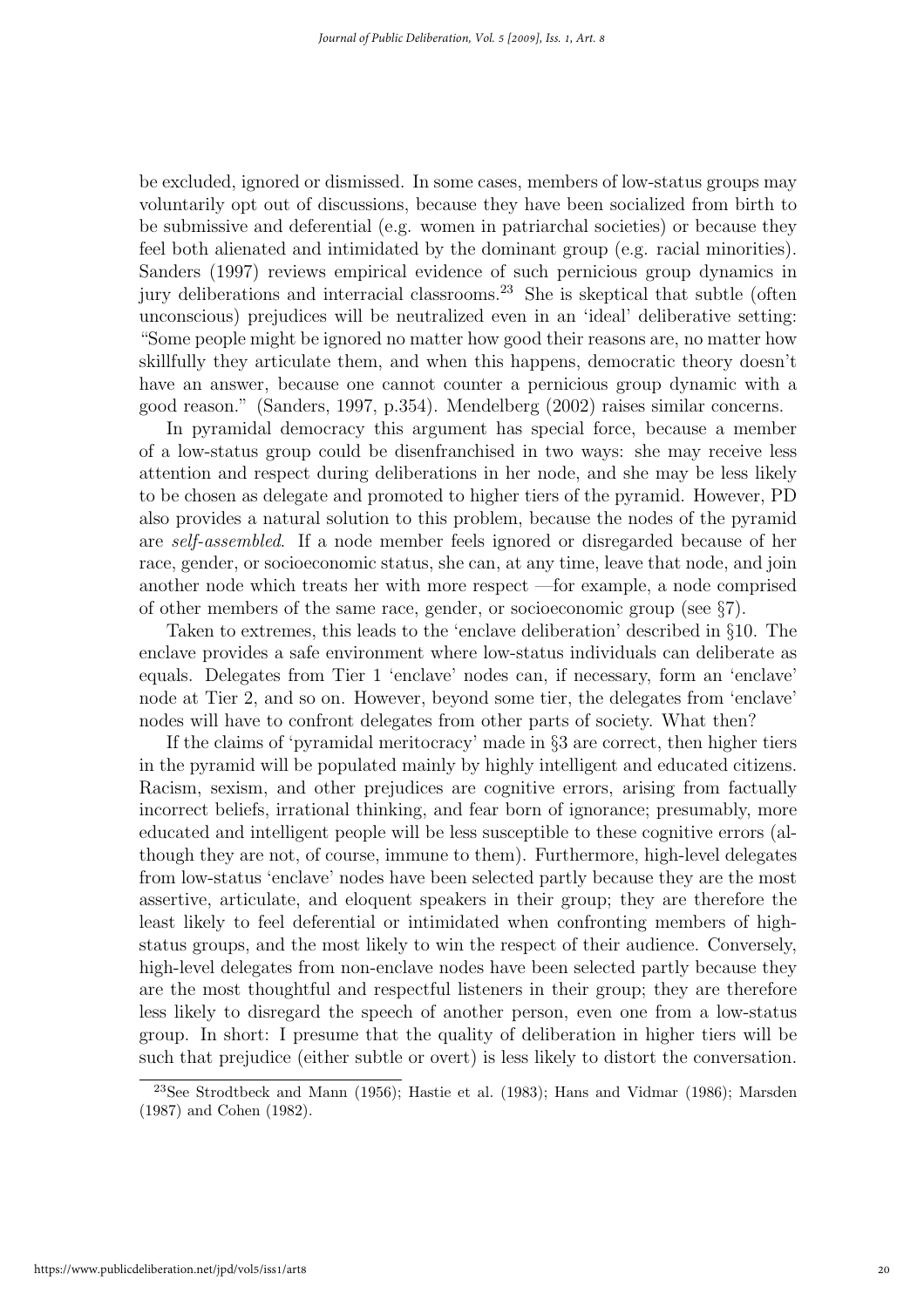Of course, in a profoundly bigoted society, prejudice will manifest even amongst the intellectual elite, and will poison deliberation even in the highest tiers of the pyramid. For example, in a deeply patriarchal culture, women will be dismissed and disenfranchised at every level of the pyramid. However, there is no democratic institution which can remedy such deeply rooted, widespread chauvinism. Furthermore, even in these settings, PD provides more equality of political opportunity than most other democratic models (including those currently in widespread use).

However, the meritocratic claims of §3 implicitly concede another of Sanders' objections: deliberative democracy discriminates against the inarticulate, and in particular, against the unintelligent and/or uneducated, who are unable to eloquently assert and defend their views. In the words of Cohen and Sabel (1997), deliberative democracy becomes 'logocracy'. To the extent that education is correlated with parental socioeconomic status (and in some societies, with gender), and to the extent that socioeconomic status, in turn, is correlated with race, these 'logocratic' tendencies may magnify the potential for systemic discrimination in deliberative institutions.

There is an obvious solution to the socioeconomic favouritism of logocracy: guarantee free and universal access to high-quality education, and ameliorate the socioeconomic factors (e.g. malnutrition, violence, discrimination) which impede some children's academic success. This itself is an important and worthwhile project for many reasons; it has nothing to do with deliberative democracy per se. A universally well-educated populace is necessary for the viability of any form of government that could broadly be called 'democratic'.

Of course, this project is still far from achieved, even in many wealthy industrialized countries. Nevertheless, let us assume that educational attainment has been mostly decoupled from race, gender and parental socioeconomic status. Effective participation in higher tiers of the pyramid will still require special communication skills and a knowledge of public policy which will be rare, even amongst otherwise highly educated people (e.g. many scientists and engineers). To remedy this, colleges and universities could offer intensive courses where newly elected delegates could upgrade their skills; the tuition for such courses would be paid for by the state.

Even with these provisions, logocracy (and in particular, pyramidal democracy) still disenfranchises the inarticulate, and hence the unintelligent and uneducated. This is somewhat problematic for the goal of *aggregative* democracy (see §6): one cannot make legitimate normative choices for society if certain voices are not heard (but see §5). However, such disenfranchisement is unobjectionable (indeed, probably desirable) for the goal of epistemic democracy. The people who are disenfranchised by a logocracy are presumably those least likely to contribute useful insights to a society seeking answers to positive questions.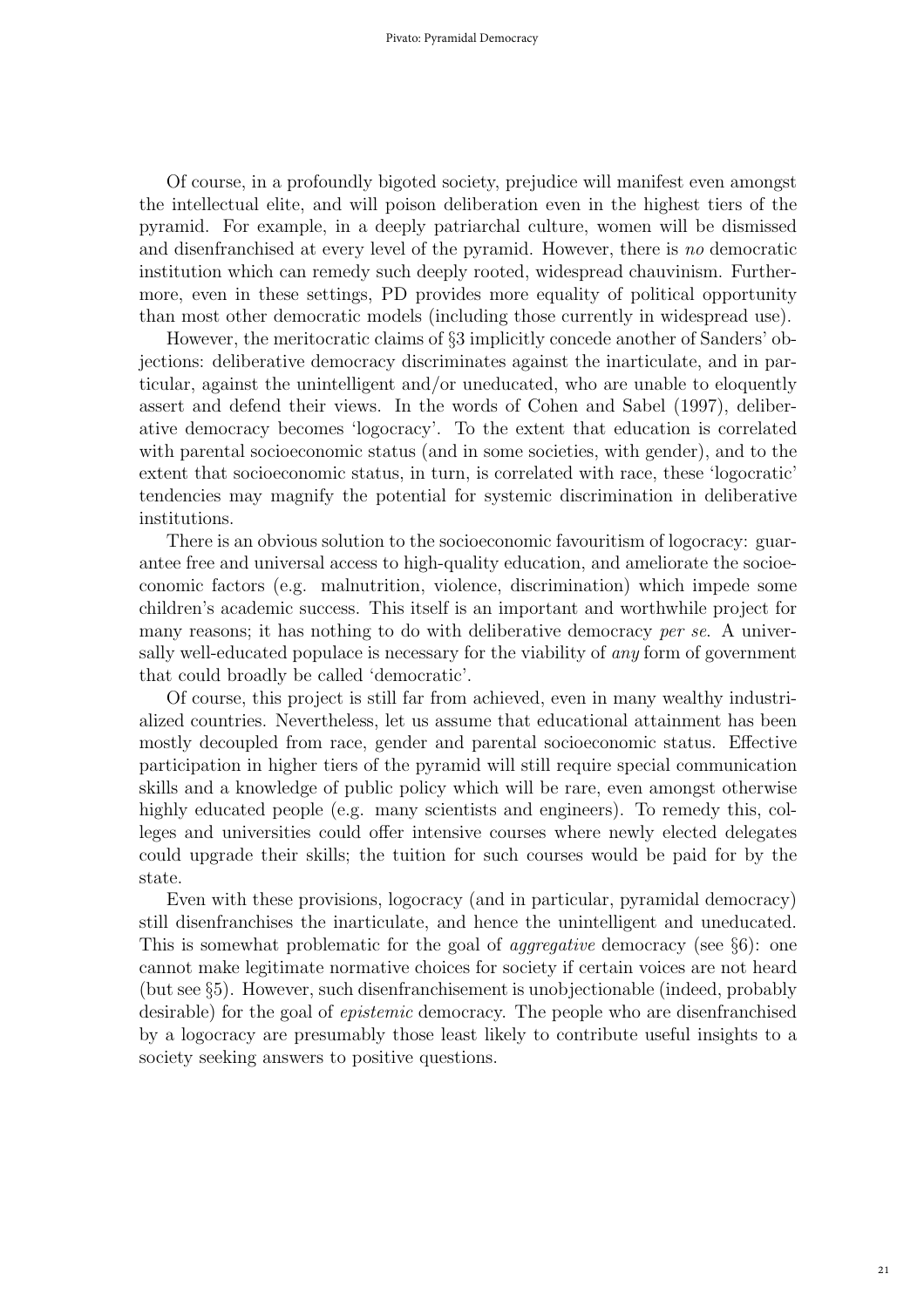12 Strategic behaviour. Like most voting mechanisms, PD is susceptible to manipulation by strategic voters. For example:

- (a) A node might choose as delegate the member who is ideologically most likely to be promoted further up the pyramid (e.g. the member closest to the centre of the political spectrum), thereby maximizing the indirect influence of that node.
- (b) Instead of joining the most ideologically similar node (where her marginal impact would be minimal), a strategic voter would join an ideologically divided node where she can hold the balance of power, or where she sees the opportunity to manipulate the outcome through carefully engineered voting cycles.

Regarding (a), first note that a node gains nothing by sending a delegate who misrepresents its ideology. If an extremist node sends a moderate delegate, then it is ipso facto moderating its extremist position. It is actually good if nodes choose moderate delegates, rather than extremists, because then dialogue at higher tiers of the pyramid will be between moderates, who are more likely to discuss things intelligently and reach consensus. But couldn't an extremist node in Tier 1 or 2 send a 'stealth' extremist, who pretends moderation so as to ascend the pyramid, and then reveals her extremism once she attains political power in Tier 6? No, because as soon as she reveals her extremism, the Tier 5 node she represents will reject her as its delegate.

Regarding (b), first note that one's ability to strategically insert oneself and manipulate a node is limited by the fact that nodes can refuse new members and expel existing members at any time. In a group of seven to ten people, it will quickly become clear if someone is manipulating Condorcet cycles, and she will be expelled. If (by accident or by design) someone occupies the political median in a node, and thereby holds the balance of power, then her moderate positions will prevail over those of either extremist faction; again, this is probably a good thing.

Here is another potential problem. Consider a cabal  $C$  trying to control a 7-tier pyramidal democracy. To control the Parliament, C must control at least half the Parliamentarians. To control a Parliamentarian i, C must control some proportion  $\rho > 1/2$  of the constituents of *i*'s node in Tier 6 (the supermajoritarian tendencies discussed in §7 suggest that  $\rho \gg 1/2$  —e.g.  $\rho \geq 2/3$ ). Thus, C need only control a fraction  $\rho/2$  of all members of Tier 6. Each Tier 6 member is a delegate from a Tier 5 node, and to control these delegates, C must control proportion  $\rho$  of the members of the relevant Tier 5 node; thus C only needs to control proportion  $\rho^2/2$  of all members of Tier 5. Likewise, C only needs proportion  $\rho^3/2$  of Tier 4. Inductively, C only needs to comprise proportion  $\rho^6/2$  of Tier 1. If  $\rho \approx 2/3$ , then  $\rho^6/2 \approx 0.041$ . Thus, a tightly organized cabal comprising only 4.1% of the electorate could control the Parliament.

While theoretically possible, this disturbing scenario is highly implausible. It requires a meticulously orchestrated, wide-ranging conspiracy, whereby cabal C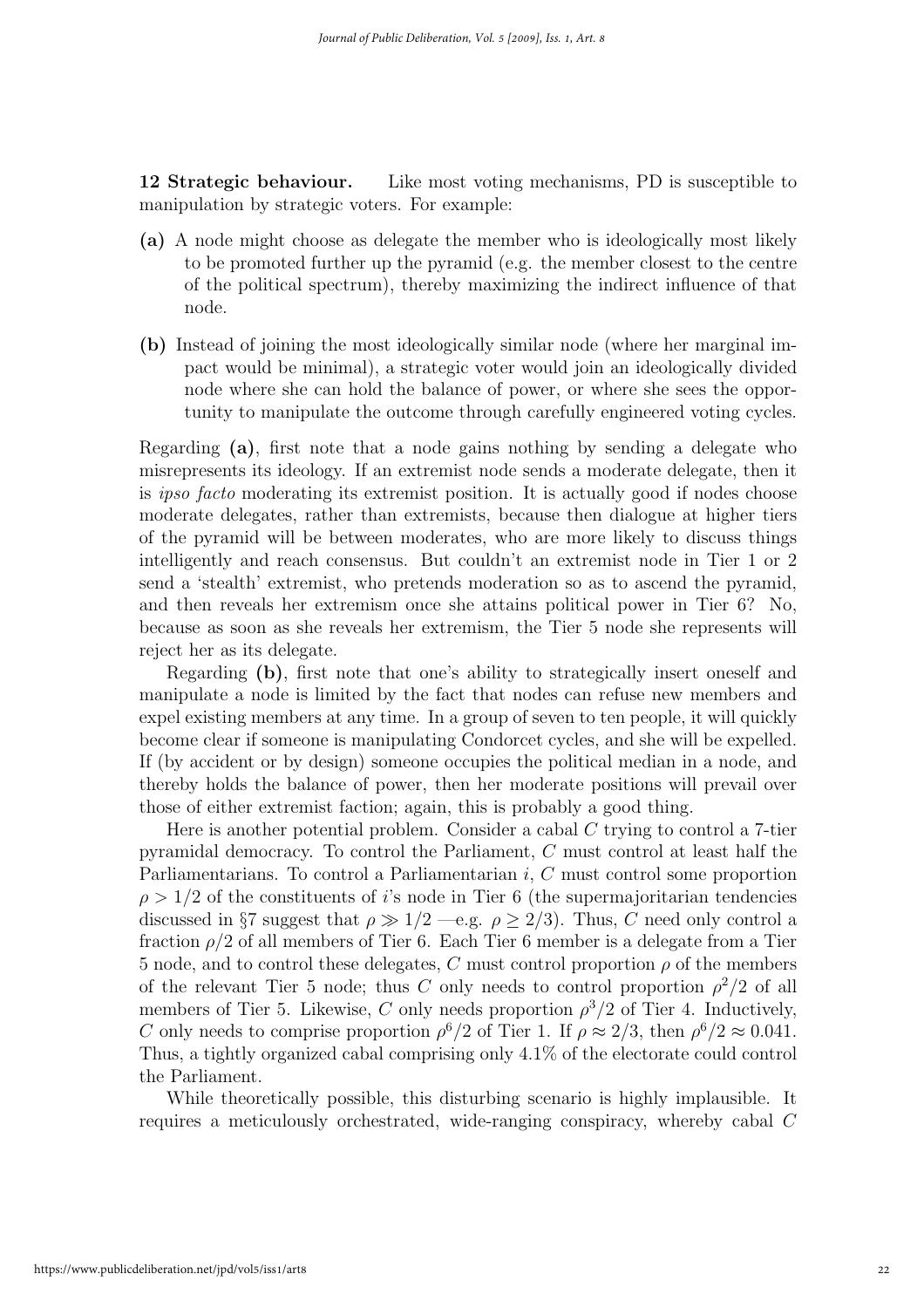insinuates its members into carefully selected nodes across Tier 1. Even if some 'secret society' were able to insinuate its operatives in this way, they would probably soon be detected, because the members of each node discuss policy extensively, and presumably know each other's views fairly well. Node membership is entirely consensual, and most citizens would quit a node that was obviously in the grip of some cabal. The cabal members would soon find themselves isolated in nodes by themselves, at which point they could only control 4.1% of the Parliament.

Nevertheless, there may be other, more subtle ways that PD can be manipulated, and this issue must be studied carefully. It is probably not possible to anticipate all the strategic vulnerabilities of PD a priori; it will be necessary to analyze realworld implementations (see §14) in order to identify (and perhaps mitigate) strategic behaviours or other pathologies that arise in voting, delegation, and node formation.

13 Technology. Modern communications technology (e.g. the Internet) is not strictly necessary for PD, but it would vastly enhance its efficiency. Through email, blogs, and other 'virtual forums', nodes could deliberate across great distances; this helps nodes to organize according to ideological affinity, rather than geographical proximity. Such 'virtual deliberation' has two advantages over face-to-face deliberation:

- Geographically dispersed nodes are more likely to appreciate and promote the interests of the whole polity, rather than the parochial interests of one region.
- Written conversations are often more intelligent than spoken ones. A writer can articulate a complex, nuanced argument in its entirety, without being interrupted, whereas a speaker must struggle to control the floor and hold her listeners' attention. A writer has unlimited time to find the best words to explain her position; her readers can then carefully scrutinize and consider her arguments. In contrast, a speaker must extemporize, and her listeners must understand her and respond in real time. (These problems are especially acute in multilingual forums).

If long-distance deliberation has real political consequences (e.g. the selection of delegates or policy positions), then it must be conducted using secure protocols, to prevent malicious interference in discussions and during votes. These protocols must protect the anonymity of voters (if this is desired), ensure that only authorized voters can vote (and each can vote only once), and ensure that the outcome is tabulated correctly. Such 'secure, anonymous voting protocols' have already been implemented using cryptographic techniques (Schneier, 1996, §6.1, p.125), and can easily be adapted to PD.<sup>24</sup>

 $^{24}\rm{See},$  e.g. http://zelea.com/project/votorola and http://zelea.com/project/textbender.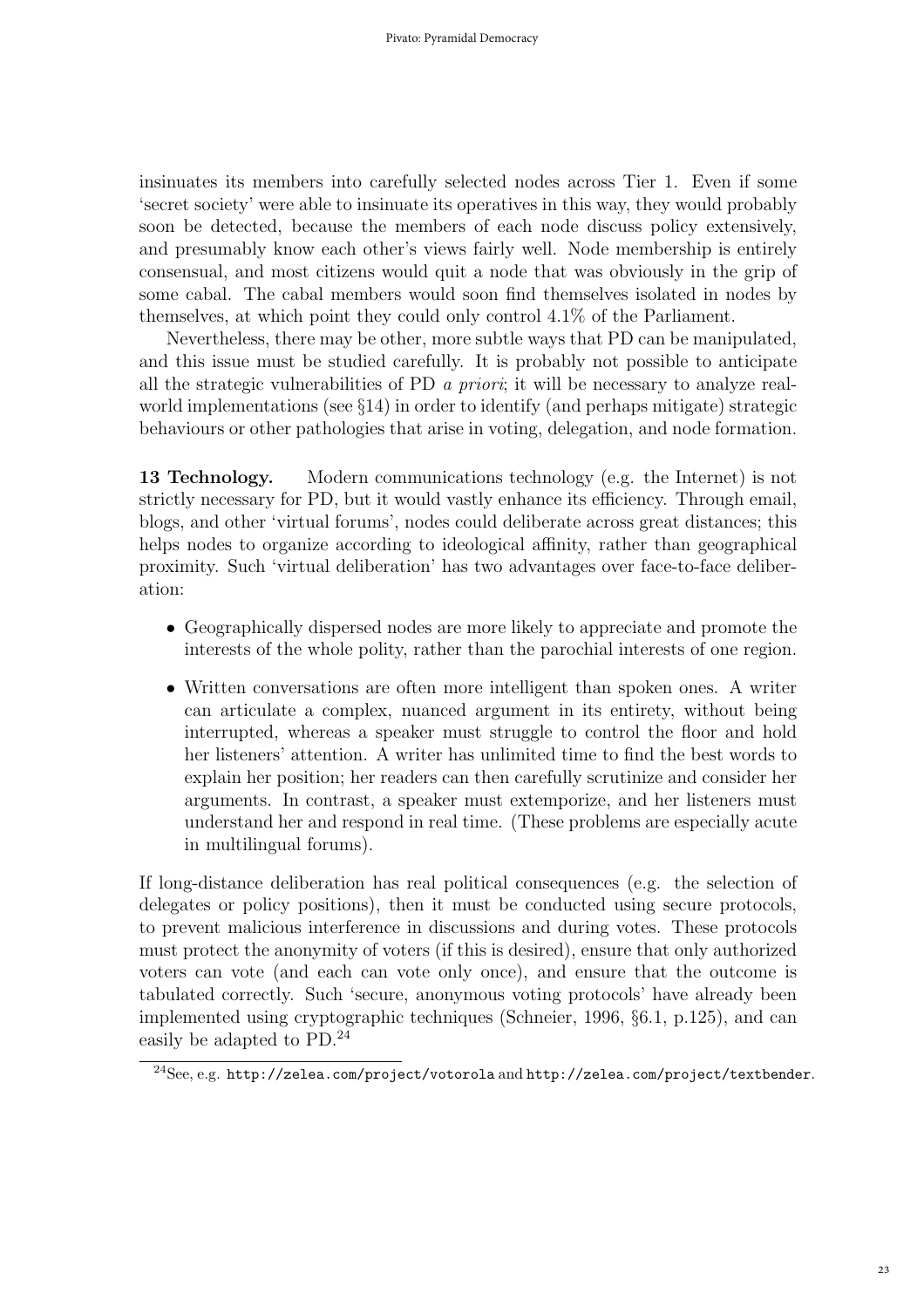14 Implementation. Radical and utopian political schemes either founder upon the resistance of vested interests, or unleash dangerously unpredictable consequences. For this reason, most deliberative-democratic proposals are firmly embedded in the conventional political framework. PD is considerably more radical than many of these proposals, and it would be both reckless and politically impossible to implement it immediately in a large-scale polity. Instead, I propose to first test PD in small and informal democratic settings, such as student groups, private clubs, and professional associations. These 'micropolities' generally deal with rather trivial matters, and there are ample exit opportunities for dissatisfied members if PD spectacularly fails as a form of governance. (These polities also have high levels of voter apathy, but PD easily accommodates this: apathetic voters simply remain in the lower tiers of the pyramid.)

If PD succeeds in these micropolities, the next target would be the governance of publicly traded corporations. As observed by Berle and Means (1932 [1968]), the widely dispersed shareholders of a large public firm actually have very little real oversight or control, even though they exercise formal democratic discipline over the management. I propose to replace the existing shareholder democracy with a pyramidal democracy, where each shareholder receives a weight proportional to her share ownership. The Parliament of this pyramid would act as the Board of Directors; it would appoint the Officers of the firm, and would be consulted on major policy decisions.

For example, a firm having  $7^5 = 16807$  shares in circulation could form a pyramid with five tiers, with each seven-member node at Tier k representing  $7^{k-1}$  shares. A person owning one share would begin in Tier 1, but a person owning more than 7 shares would constitute a 'node' at Tier 1, and so could act as a delegate to Tier 2. Likewise, the owner of more than 49 shares would automatically ascend to Tier 3, and the owner of more than 343 shares would ascend to Tier 4. The owner of more than 2401 shares (i.e. more than one seventh of the entire firm) would automatically be in the Tier 5 Parliament (which would contain at most seven members).

Corporate governance provides a natural laboratory to tinker and experiment with PD, and limits the fallout from catastrophic failure: dissatisfied shareholders can simply disinvest from a badly governed firm. If PD succeeds in this setting, the next target would be municipal governments. Once PD has been tested and perfected in these small polities, it could be introduced into larger polities (e.g. regional or federal governments).

In this context, Leib (2004) has proposed that deliberative institutions be introduced as a fourth branch of government (the 'Popular Branch'), which would operate in addition to (not instead of) the existing Legislative, Executive, and Judicial Branches, with constitutionally delimited powers and prerogatives. In particular, laws passed by the Popular Branch would require ratification by the Legislative Branch (although the elected Legislators would fear an electoral backlash if they too frequently overruled Popular decisions). Furthermore, any law passed by the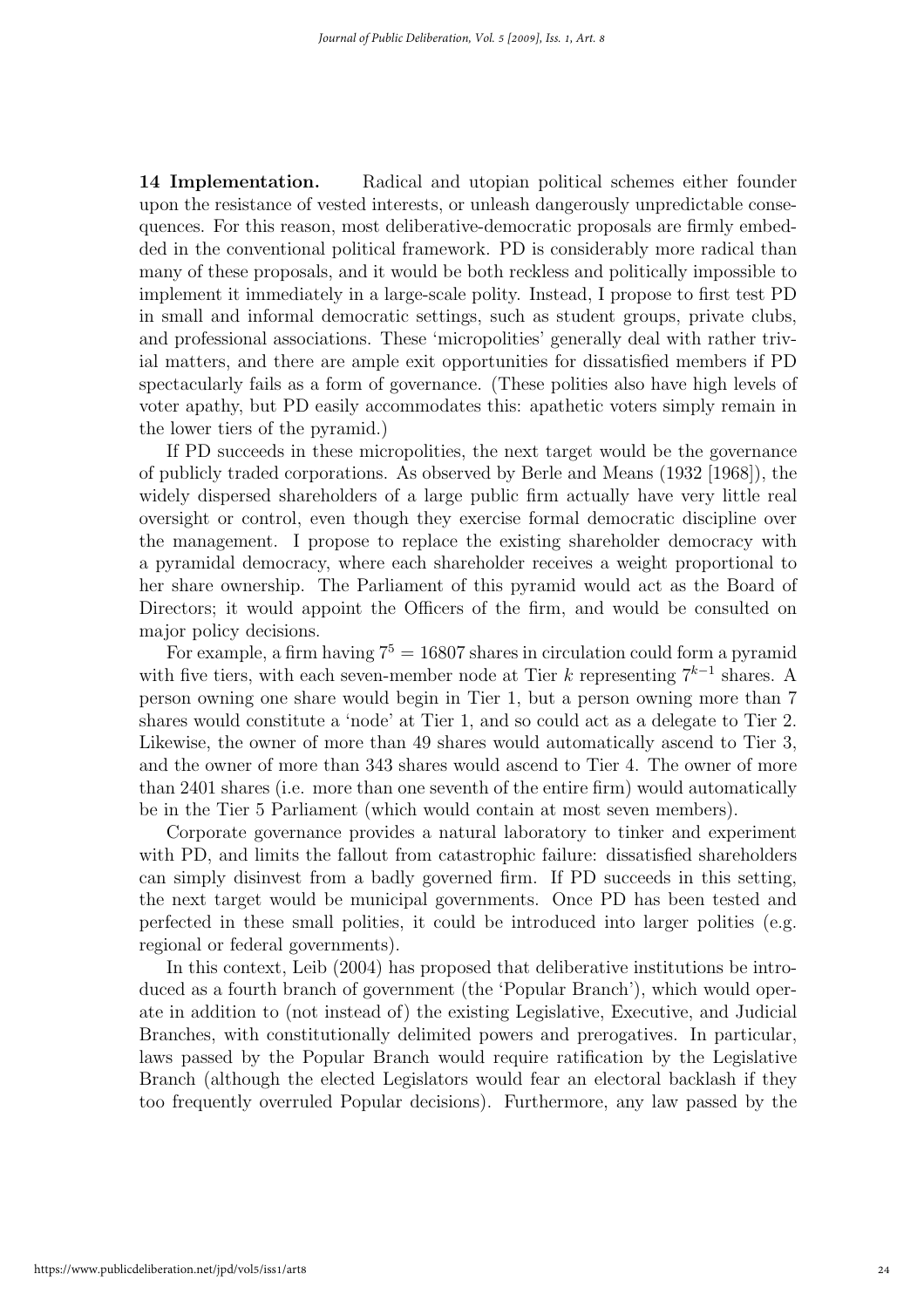Popular Branch could be overturned by the Judicial Branch if deemed unconstitutional.

Leib's proposal has two major advantages. It creates checks and balances which guard against 'mobocracy' or other possible excesses of the Popular Branch; this makes the proposal more acceptable to Burkean conservatives. It also provides a non-revolutionary, non-utopian way to introduce the Popular Branch, without dismantling or even changing the existing governance structures. This makes it more acceptable to existing elites.

Pyramidal democracy could be introduced as a 'Popular Branch' in exactly this way, with only minor differences from Leib's (2004) proposal. For example, Leib's deliberative juries cannot design their own laws; they can only approve or reject laws drafted by the Legislative Branch, or by a special multipartisan committee representing public initiatives. In contrast, the Parliament of a pyramidal democracy would be fully empowered to draft its own legislation (often originating in proposals percolating up from lower tiers).

Also, Leib's ratification requirement leaves the Popular Branch rather subordinate to the Legislative Branch. Instead, I propose that, during its first year of existence, decisions of the Popular Branch could be overruled by a 50% majority in the Legislative Branch. In each successive year, this threshold would rise by half a percentage point, until, after 33 years, it reaches 66.6%, at which point it would stop increasing. Likewise, during its first year of existence, the Popular Branch could overrule the Legislative Branch, but only with a 100% majority. In each successive year, this threshold would drop by one percentage point, until, after 33 years, it reaches 66.6%, at which point it stops decreasing. Thus, the Popular Branch would be initially subordinate to the Legislative Branch (for prudential reasons), but this inequality would be gradually erased, until the two institutions would have a symmetric relationship.

### References

- Amsler, T. (Ed.), Winter 2004. Special issue on Deliberative Democracy. Vol. 93  $\#4$  of National Civic Review. Wiley.
- Anscombe, G., 1976. On frustration of the majority by fulfillment of the majority's will. Analysis 36, 161–168.
- Aragonés, E., Sánchez-Pagés, S., 2009. A theory of participatory democracy based on the real case of Porto Alegre. European Economic Review 53, 56–72.
- Arendt, H., 1965. On Revolution, revised second Edition. Penguin Books, New York.
- Arrow, K. J., Sen, A. K., Suzumura, K. (Eds.), 2002. Handbook of Social Choice and Welfare. Vol. I. North-Holland, Amsterdam.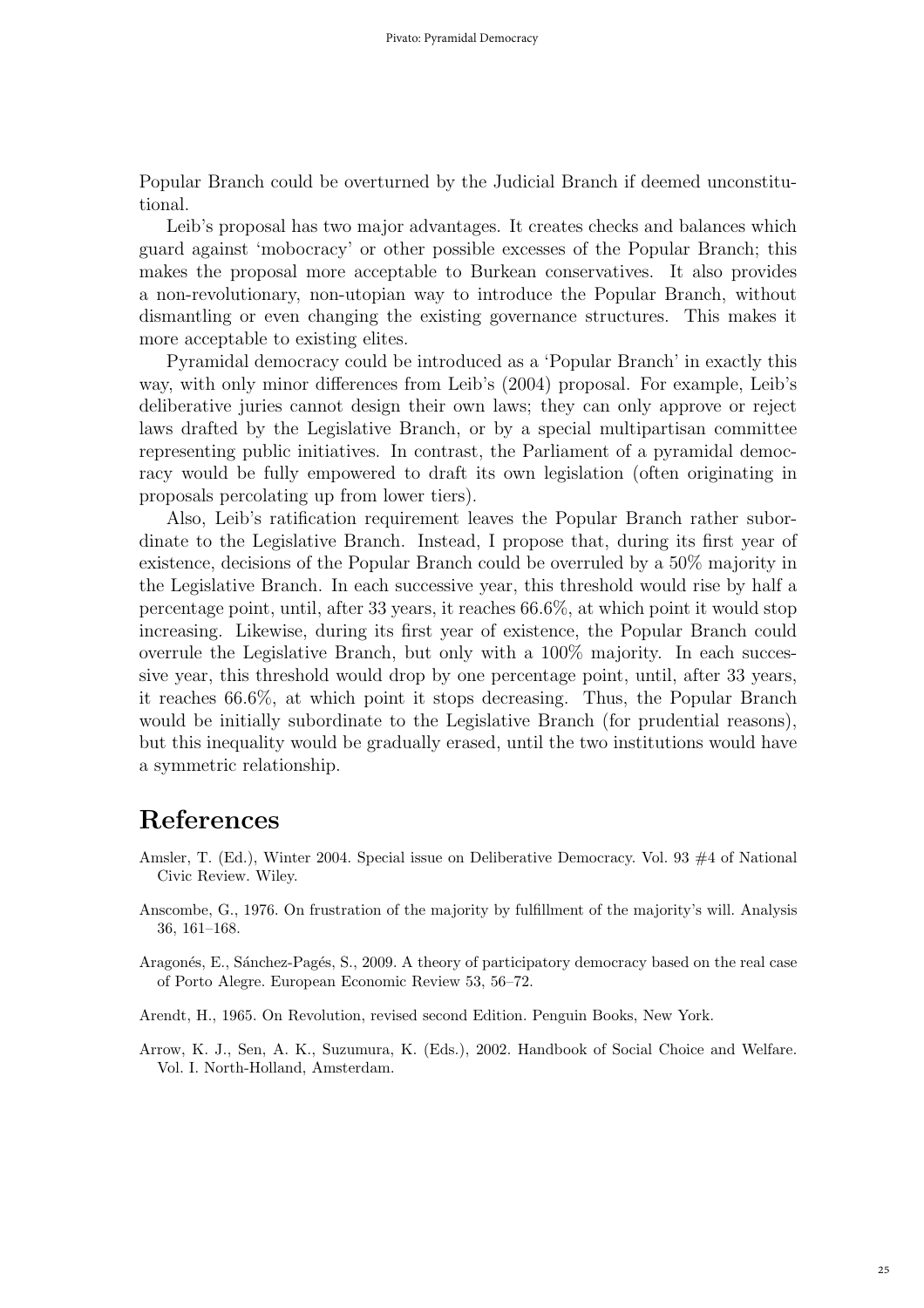- Austen-Smith, D., 1997. Interest groups: Money, information and influence. In: Mueller, D. C. (Ed.), Perspectives on Public Choice: A Handbook. Cambridge UP, New York, Ch. 14, pp. 296–321.
- Austen-Smith, D., Banks, J. S., 1999. Positive Political Theory I. University of Michigan Press, Ann Arbor.
- Bächtiger, A., Steiner, J. (Eds.), July 2005a. Empirical Approaches to Deliberative Democracy. Vol. 40 #2 of Acta Politica. Palgrave MacMillan.
- Bächtiger, A., Steiner, J. (Eds.), September 2005b. Empirical Approaches to Deliberative Democracy. Vol. 40 #3 of Acta Politica. Palgrave MacMillan.
- Balinski, M., Laraki, R., 2007. A theory of measuring, electing, and ranking. Proc. Natl. Acad. Sci. USA 104 (21), 8720–8725 (electronic).
- Banks, J. S., 1995. Singularity theory and core existence in the spatial model. J. Math. Econom. 24 (6), 523–536.
- Barber, B. R., 1984. Strong Democracy: Participatory Politics for a New Age. University of California Press.
- Ben-Yashar, R., Paroush, J., 2001. Optimal decision rules for fixed-size committees in polychotomous choice situations. Soc. Choice Welf. 18 (4), 737–746.
- Berg, S., 1994. Evaluation of some weighted majority decision rules under dependent voting. Math. Social Sci. 28 (2), 71–83.
- Berg, S., Paroush, J., 1998. Collective decision making in hierarchies. Math. Social Sci. 35 (3), 233–244.
- Berle, A. A., Means, G. C., 1932 [1968]. The modern corporation and private property. Harcourt, Brace & World, New York.
- Bohman, J., Rehg, W. (Eds.), 1997. Deliberative Democracy : Essays on Reason and Politics. MIT Press.
- Brams, S. J., Fishburn, P. C., 1983. Approval voting. Birkhäuser Boston, Mass.
- Caplin, A., Nalebuff, B., 1988. On 64%-majority rule. Econometrica 56 (4), 787–814.
- Caplin, A., Nalebuff, B., 1991. Aggregation and social choice: a mean voter theorem. Econometrica 59 (1), 1–23.
- Cohen, E. G., 1982. Expectation states and interracial interaction in school settings. Annual Review of Sociology 8, 209–235.
- Cohen, J., Sabel, C., 1997. Directly-deliberative polyarchy. European Law Journal 3 (4), 313–342.
- Coote, A., Lenaghan, J., 1997. Citizens' Juries. Institute for Public Policy Research, London.
- Dahl, R., 1989. Democracy and its Critics. Yale UP, New Haven, CT.
- Deb, R., Kelsey, D., 1987. On constructing a generalized Ostrogorski paradox: necessary and sufficient conditions. Math. Social Sci. 14 (2), 161–174.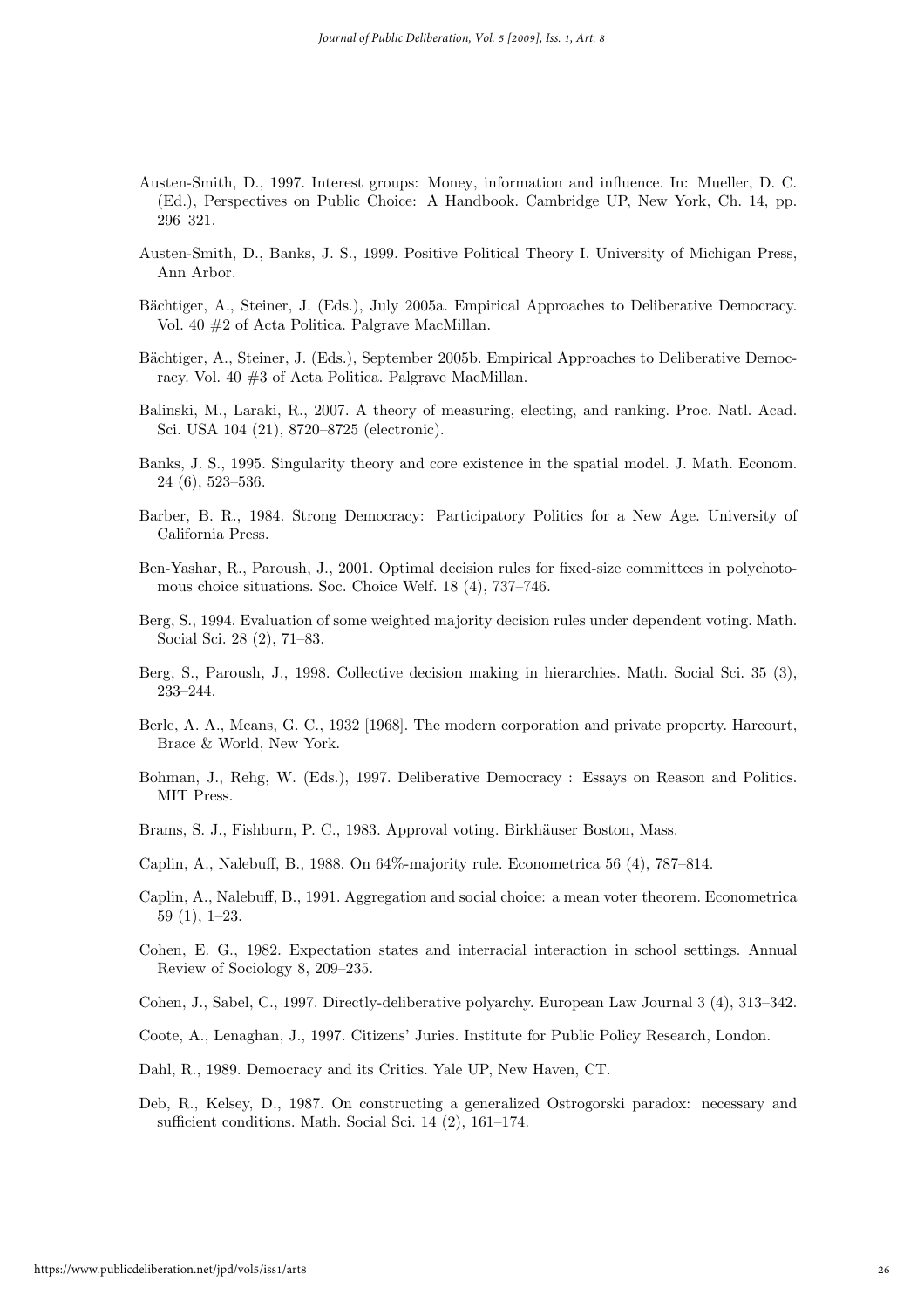- Delli-Carpini, M. X., Keeter, S., 1996. What Americans know about politics and why it matters. Yale UP, New Haven, CT.
- Dhillon, A., 1998. Extended Pareto rules and relative utilitarianism. Soc. Choice Welf. 15 (4), 521–542.
- Dhillon, A., Mertens, J.-F., 1999. Relative utilitarianism. Econometrica 67 (3), 471–498.
- Downs, A., 1957. An Economic Theory of Democracy. Harper.
- Dryzek, J. S., 2002. Deliberative Democracy and Beyond: Liberals, Critics, Contestations. Oxford UP, Oxford, UK.
- Dryzek, J. S., List, C., 2004. Social choice theory and deliberative democracy: A reconciliation. British Journal of Political Science 34 (4), 752–758.
- Elster, J., 1998a. Deliberation and constitution making. In: Elster (1998b), pp. 97–122.
- Elster, J. (Ed.), 1998b. Deliberative Democracy. Cambridge UP.
- Estlund, D., 1997. Beyond fairness and deliberation: The epistemic dimension of democratic authority. In: Bohman and Rehg (1997), pp. 173–204.
- Etzioni, A., 1972. MINERVA: An electronic town hall. Policy Sciences 3, 457–474.
- Etzioni, A., 2003. Cyberspace and democracy. In: Jenkins, H., Thorburn, D. (Eds.), Democracy and New Media. MIT Press, Cambridge, MA.
- Etzioni, A., 2004. The Common Good. Polity, Malden, MA, Ch. 8. 'Cyberspace and Democracy', previously published as Etzioni (2003).
- Etzioni, A., Laudon, K., Lipson, S., Spring 1975. Participatory technology: The MINERVA communications tree. Jounal of Communication, 64–74.
- Fishkin, J. S., 1991. Democracy and Deliberation: New Directions for Democratic Reform. Yale UP, New Haven, CT.
- Fishkin, J. S., 1997. The Voice of the People: Public Opinion and Democracy. Yale UP, New Haven, CT.
- Fishkin, J. S., Ackerman, B., 2005. Deliberation Day. Yale UP, New Haven, CT.
- Fishkin, J. S., Laslett, P. (Eds.), 2003. Debating Deliberative Democracy. Blackwell.
- Fung, A., Wright, E. O., March 2001. Deepening democracy: Innovations in empowered participatory governancy. Politics and Society 29 (1), 5–41.
- Genest, C., Zidek, J. V., 1986. Combining probability distributions: a critique and an annotated bibliography. Statist. Sci. 1 (1), 114–148.
- Goodin, R. E., 2003. Democratic deliberation within. In: Fishkin and Laslett (2003), pp. 54–79.
- Greenberg, J., 1979. Consistent majority rules over compact sets of alternatives. Econometrica 47 (3), 627–636.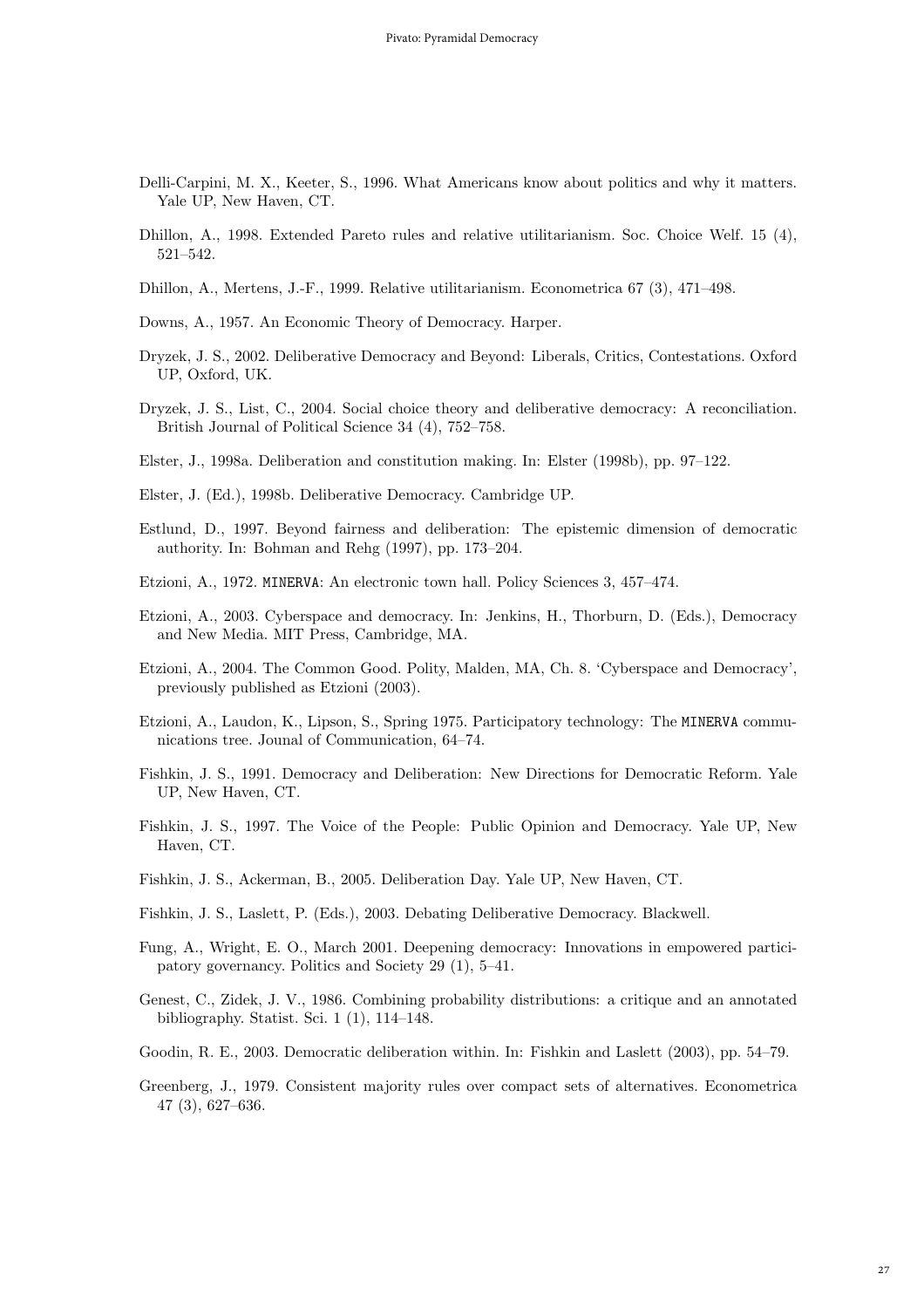- Grofman, B., Owen, G., Feld, S., 1983. Thirteen theorems in search of the truth. Theory and Decision 15, 261–278.
- Grofman, B., Owen, G., Feld, S., 1989. Proving a distribution-free generalization of the Condorcet jury theorem. Mathematical Social Sciences 17, 1–16.
- Gutmann, A., Thompson, D., 1996. Democracy and Disagreement. Harvard UP, Cambridge, MA.
- Gutmann, A., Thompson, D., 2004. Why Deliberative Democracy? Princeton UP, Princeton, NJ.
- Hans, V. P., Vidmar, N. J., 1986. Judging the jury. Plenum, New York.
- Harrington, J., 1659. The Art of Lawgiving. In: Pocock (1977), pp. 807–822.
- Harrington, J., 1660. The Rota, or: Model of a Free State or Equal Commonwealth. In: Pocock (1977), pp. 599–704.
- Hastie, R., Penrod, S. D., Pennington, N., 1983. Inside the Jury. Harvard UP, Cambridge MA.
- Jefferson Center, 1999. The citizen jury: Effective public participation. The Jefferson Center, Mineapolis, MN.
- Knight, J., Johnson, J., May 1994. Aggregation and deliberation: On the possibility of democratic legitimacy. Political Theory 22 (2), 277–296.
- Kuklinski, J. H., Quirk, P. J., Jerit, J., Schwieder, D., Rich, R. F., August 2000. Misinformation and the currency of citizenship. Journal of Politics 62, 790–816.
- Ladha, K. K., 1995. Information pooling through majority-rule voting: Condorcet's jury theorem with correlated votes. Journal of Economic Behaviour and Organization 26, 353–372.
- Leib, E. J., 2004. Deliberative democracy in America: A proposal for a popular branch of government. Pennsylvania State University Press.
- Lieberherr, F., February 2003. Participatory budgets: A tool for participatory democracy. Urban News 7, 1–3, http://www.caledonia.org.uk/budgets.htm.
- List, C., Goodin, R. E., 2001. Epistemic democracy: Generalizing the Condorcet Jury Theorem. Journal of Political Philosophy 9 (3), 277–306.
- List, C., Puppe, C., 2009. Judgement aggregation: a survey. In: Anand, P., Pattanaik, P. K., Puppe, C. (Eds.), Oxford handbook of rational and social choice. Oxford University Press, Oxford, UK., Ch. 19, pp. 457–482.
- MacPherson, C., 1977. The life and times of liberal democracy. Oxford UP, Oxford, UK.
- Marquetti, A. A., 2000. Extending democracy: the participatory budgeting experience in Porto Alegre, Brazil, 1989-1999. The Public Sector Indicator 17 (4).
- Marsden, N., 1987. Note: gender dynamics and jury deliberations. Yale Law Journal 96, 593–612.
- May, K., 1952. A set of independent, necessary, and sufficient conditions for simple majority decision. Econometrica 20, 680–684.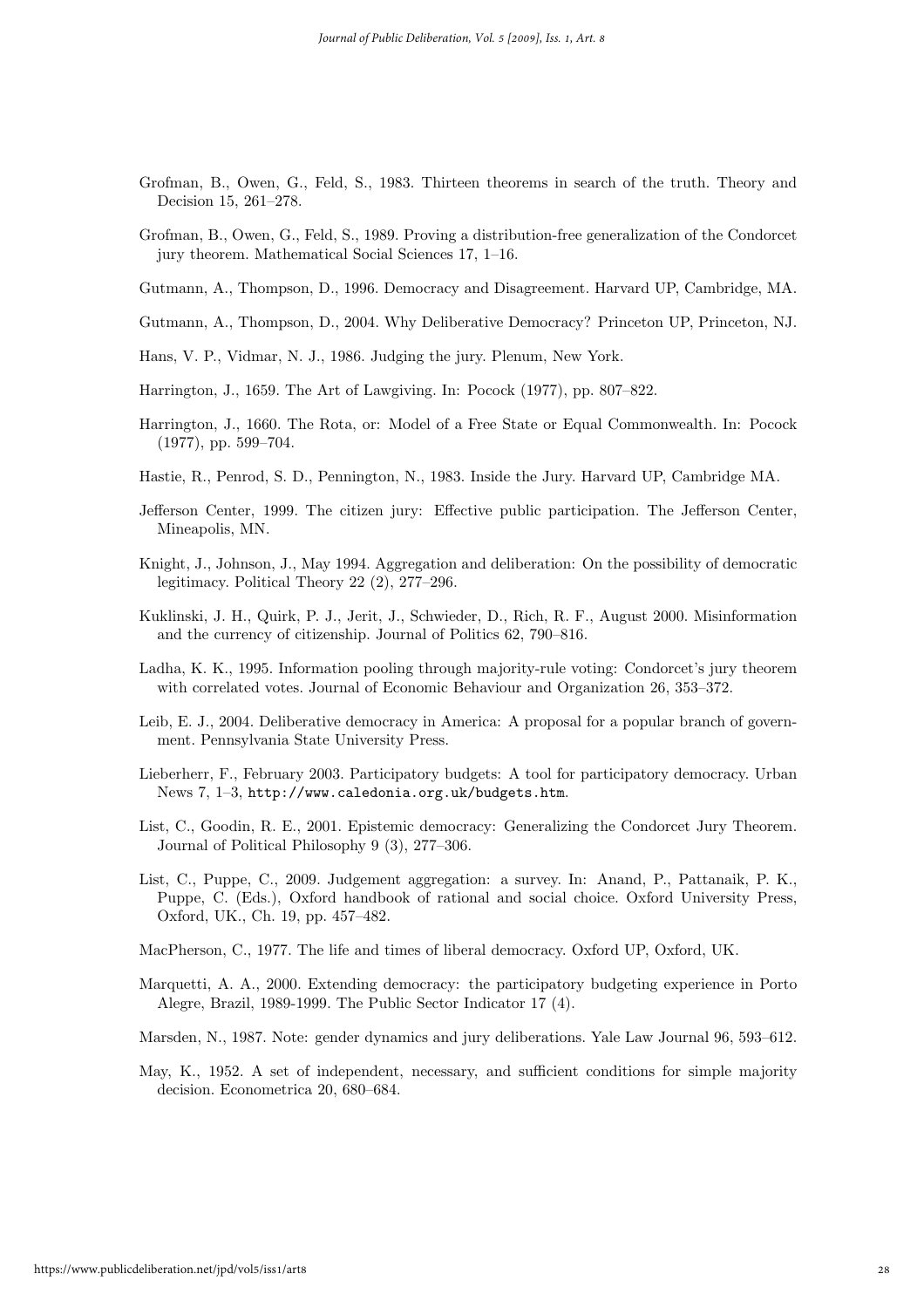- McKelvey, R. D., Schofield, N., 1986. Generalized symmetry conditions at a core point. Econometrica 55, 923–934.
- Mendelberg, T., 2002. The deliberative citizen: theory and evidence. In: Delli Carpini, M., Huddy, L., Shapiro, R. Y. (Eds.), Research in Micropolitics. Vol. 6. Elsevier Press.
- Miller, D., 1992. Deliberative democracy and social choice. Political Studies XL (Special Issue), 54–67.
- Miller, D., 2003. Deliberative democracy and social choice. In: Fishkin and Laslett (2003), pp. 183–200.
- Morton, R., Cameron, C., 1992. Elections and the theory of campaign contributions: a survey and critical analysis. Economics and Politics 4, 79–108.
- Mueller, D. C., 2003. Public Choice III. Cambridge UP, Cambridge.
- Nehring, K., Puppe, C., 2007. The structure of strategy-proof social choice I: General characterization and possibility results on median spaces. J.Econ.Theory 135, 269–305.
- Nurmi, H., 1998. Voting paradoxes and referenda. Soc. Choice Welf. 15 (3), 333–350.
- Nurmi, H., 1999. Voting paradoxes and how to deal with them. Springer-Verlag, Berlin.
- Nurmi, H., Uusi-Heikkilä, Y., 1985. Computer simulations of approval and plurality voting: the frequency of weak Pareto violations and Condorcet loser choices in Impartial Cultures. European Journal of Political Economy 2, 47–59.
- Ostrogorski, M., 1902 [1970]. Democracy and the organization of political parties. Haskel House, (Original: La d´emocratie et l'organisation des partis politique. Calmann-Levy, Paris, 1902).
- Paroush, J., 1998. Stay away from fair coins: a Condorcet jury theorem. Soc. Choice Welf. 15 (1), 15–20.
- Pocock, J. (Ed.), 1977. The political works of James Harrington. Cambridge UP, Cambridge, UK.
- Riker, W. H., 1982. Liberalism against populism. Waveland Press, Prospect Heights, Illinois.
- Ryfe, D. M., 2002. The practice of deliberative democracy: A study of 16 deliberative organizations. Political Communication 19, 359–377.
- Saari, D. G., 1990. Susceptibility to manipulation. Public Choice 64, 21–41.
- Saari, D. G., 1997. The generic existence of a core for  $q$ -rules. Econom. Theory 9 (2), 219–260.
- Saari, D. G., 2000. Mathematical structure of voting paradoxes. II. Positional voting. Econom. Theory 15 (1), 55–102.
- Sanders, L., June 1997. Against deliberation. Political Theory 25 (3), 347–376.
- Santos, B. d. S., December 1998. Participatory budgeting in Porto Alegre. Politics and Society 26 (4), 461–510.

Schneier, B., 1996. Applied Cryptography, 2nd Edition. John Wiley & Sons, New York.